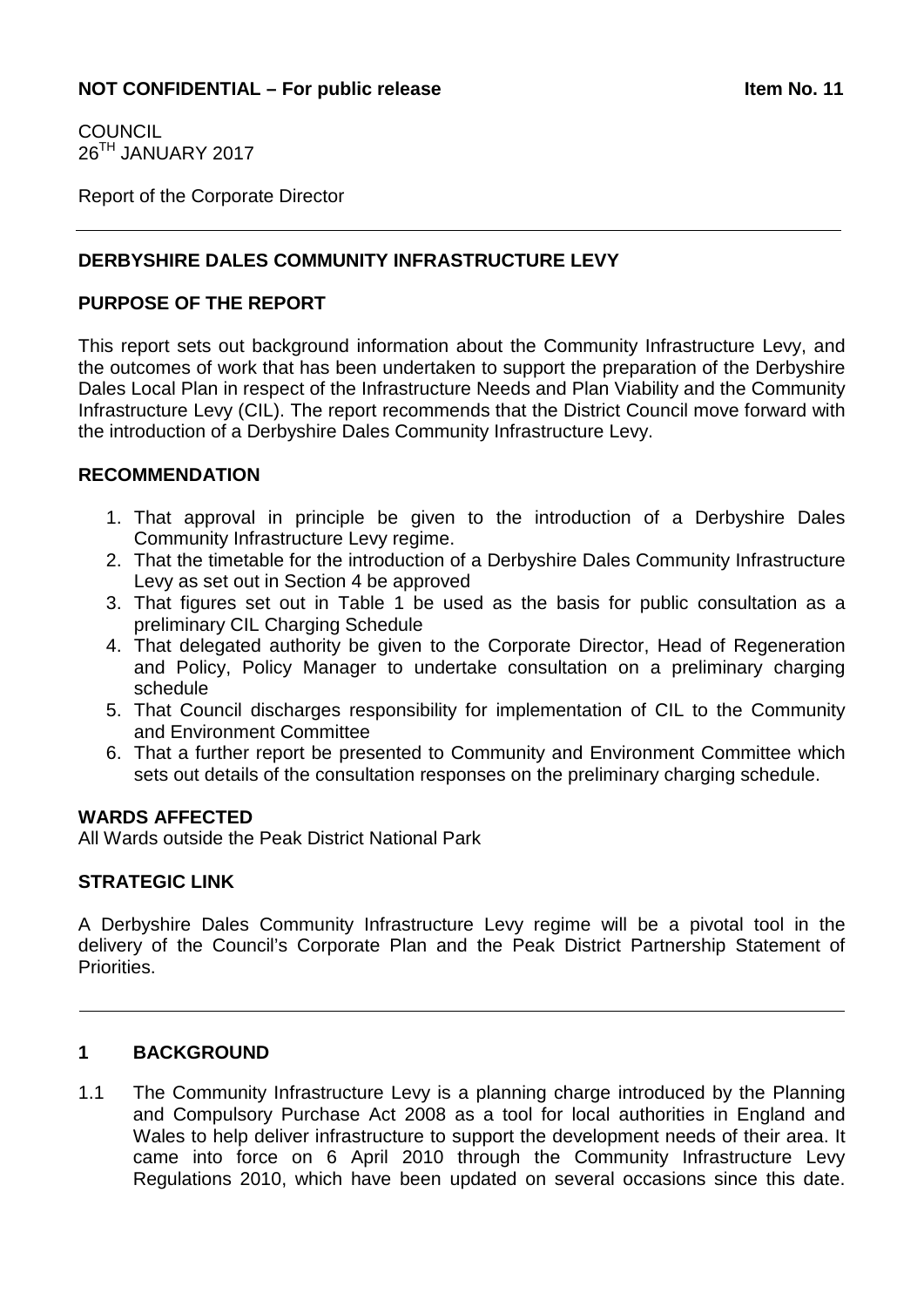Development may be liable for a charge under the Community Infrastructure Levy (CIL), if the local planning authority has chosen to set a charge in its area.

- 1.2 For the purposes of the legislation, the District Council is a charging authority (Derbyshire County Council is not) and as such, are able to set a rate for the CIL which does not threaten the ability to viably develop and deliver the sites and overall scale of development envisaged in the Local Plan. The National Planning Practice Guidance (NPPG) sets out that local authorities will need to draw on the infrastructure planning evidence that underpins the development strategy for their area. Charging authorities should use that evidence to strike an appropriate balance between the desirability of funding infrastructure from the levy and the potential impact upon the economic viability of development across their area.
- 1.3 The National Planning Policy Framework (NPPF) sets out that where practical, Community Infrastructure Levy charges should be worked up and tested alongside the Local Plan. The Community Infrastructure Levy should support and incentivise new development, particularly by placing control over a meaningful proportion of the funds raised with the neighbourhoods where development takes place.
- 1.4 At the meeting of the Local Plan Advisory Committee held on 28<sup>th</sup> September 2015 Members considered the contents of a report which had been prepared by consultants to assist with the preparation of the Local Plan that set out out the outcomes of the work undertaken in respect of Infrastructure Needs, Viability and the Community Infrastructure Levy. A copy of the report to the Local Plan Advisory Committee held on  $28<sup>th</sup>$  September 2015 is attached to this report in Appendix 1. An update report was considered by Members on 11<sup>th</sup> July 2016, a copy of which is attached to this report in Appendix 2.
- 1.5 As Members will be aware the Derbyshire Dales Local Plan was submitted to the Secretary of State on 19<sup>th</sup> December 2016, and will be subject to an Examination in Public, with the hearing sessions likely to commence in March/April 2017.
- 1.6 Given the advice in the NPPF that the a CIL regime should be worked up in parallel with a Local Plan it is now considered an appropriate time to give further consideration to the introduction of a Derbyshire Dales CIL.
- 1.7 There are a number of benefits to the introduction of a Derbyshire Dales CIL:
	- CIL will provide land owners and developers with greater certainty as to the level of contributions payable from their development
	- CIL receipts can be spent in a more flexible way than planning obligations
	- CIL will generate income for the Council to facilitate the provision of local and strategic infrastructure
	- CIL is non-negotiable
	- CIL ensures greater transparency to local people as the Council will have to publish details of how CIL has been spent
	- A proportion of CIL receipts are to be shared with the local community, with a greater proportion being available where Neighbourhood Plans are in place.
- 1.8 Once adopted a CIL applies to all development that involves 'buildings that people normally go into' with the following exceptions:
	- Development under 100sqm gross internal floorspace
	- A single dwelling ( even under 100sqm) (but not subdivisions of dwellings)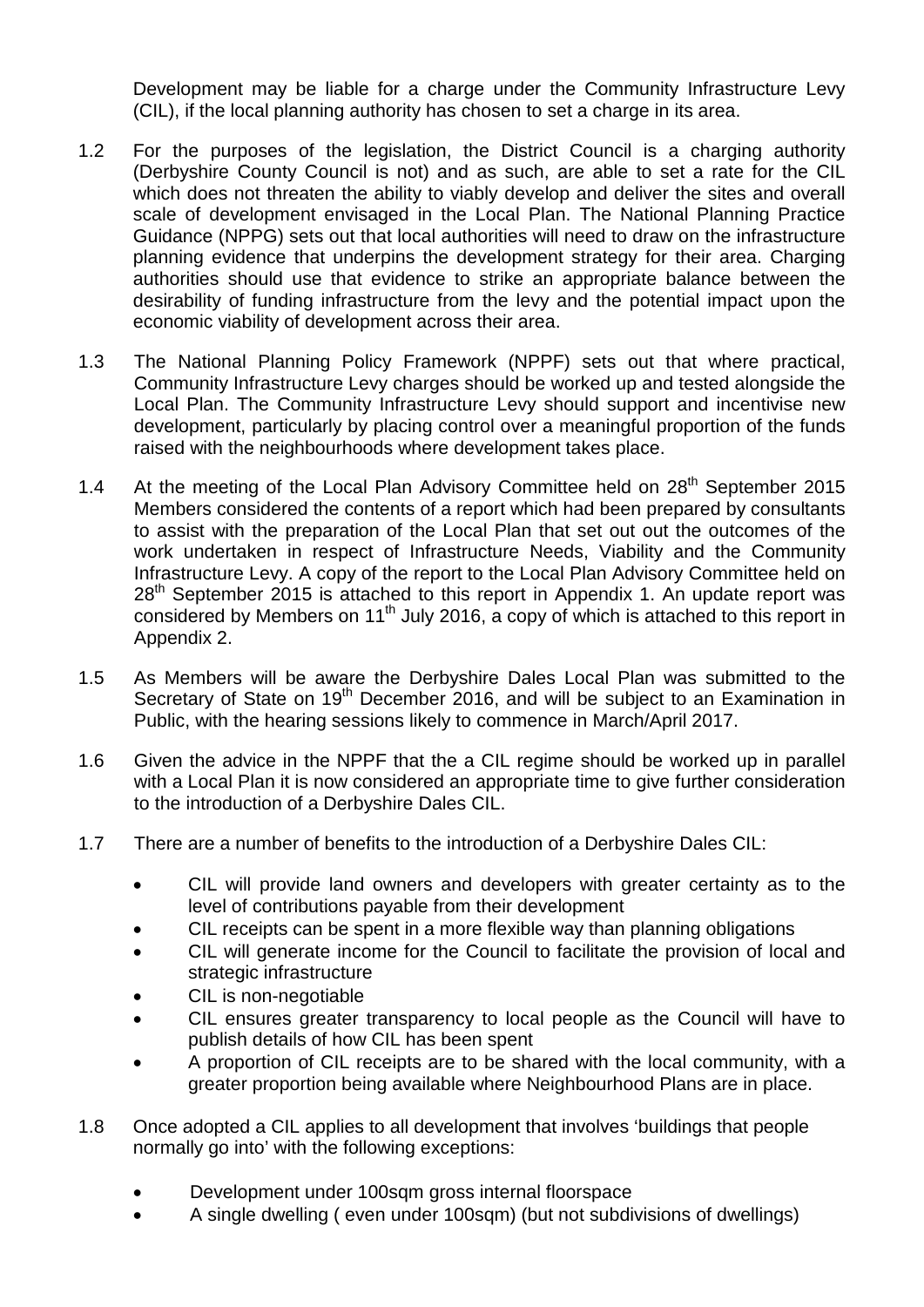- 1.9 The CIL Regulations include mandatory exemptions for self-build housing, residential annexes and extensions as well as permitted development. Once set local planning authorities cannot determine which developments to charge as this is dictated by the CIL Charging Schedule. A CIL is charged on a £ per square metre basis on net additional (internal) floorspace, with rates being able to be imposed by geographic area or use or size. Furthermore payment is due when the development starts (or phases or instalments - the charging authorities decide). The CIL is index linked and the landowner is responsible for paying it.
- 1.10 Whilst there are benefits to the introduction of a Derbyshire Dales CIL, Members are advised that it is unlikely that the level of charges generated through a Derbyshire Dales CIL regime will be sufficient to fund the cost of all required infrastructure. It would however be utilised as one possible source of funding. The CIL cannot be used to remedy pre-existing deficiencies unless the new development makes the deficiency more severe.
- 1.11 The use of S106 obligations would continue. However their use would be limited to the specific circumstances of individual planning applications, and provide for agreement to be reached upon such issues as the provision of affordable housing and any highways/access issues related to that proposal. S106 obligations would no longer be used to seek financial and/or other contributions towards pooled infrastructure provision such as education or medical provision.

## **2 DERBYSHIRE DALES INFRASTRUCTURE NEEDS**

- 2.1 The Planning Act 2008 defines infrastructure as including the following (although this list is not exhaustive):
	- Roads and other transport facilities
	- Flood defences
	- Schools and other educational facilities
	- Medical facilities.
	- Sporting and recreational facilities
	- Open spaces
- 2.2 Throughout the preparation of the Derbyshire Dales Local Plan the District Council has sought to work with other authorities and providers to assess the future infrastructure needs, taking account of the scale of development and location of development proposed in the Derbyshire Dales Local Plan. As such an Infrastructure Delivery Plan (IDP) was prepared and submitted to the Secretary of State alongside the Derbyshire Dales Local Plan.
- 2.3 The IDP generally indicates that there would not appear to be any issues in terms of infrastructure requirements that would have a detrimental impact upon growth across the plan area. It does, however identify, in general terms, where infrastructure may be required to support the level of growth identified in the Local Plan.

## **3 VIABILITY AND COMMUNITY INFRASTRUCTURE LEVY**

3.1 The introduction of a Derbyshire Dales CIL regime should not threaten the ability of developers to viably develop and deliver the sites and overall scale of development envisaged in the Local Plan.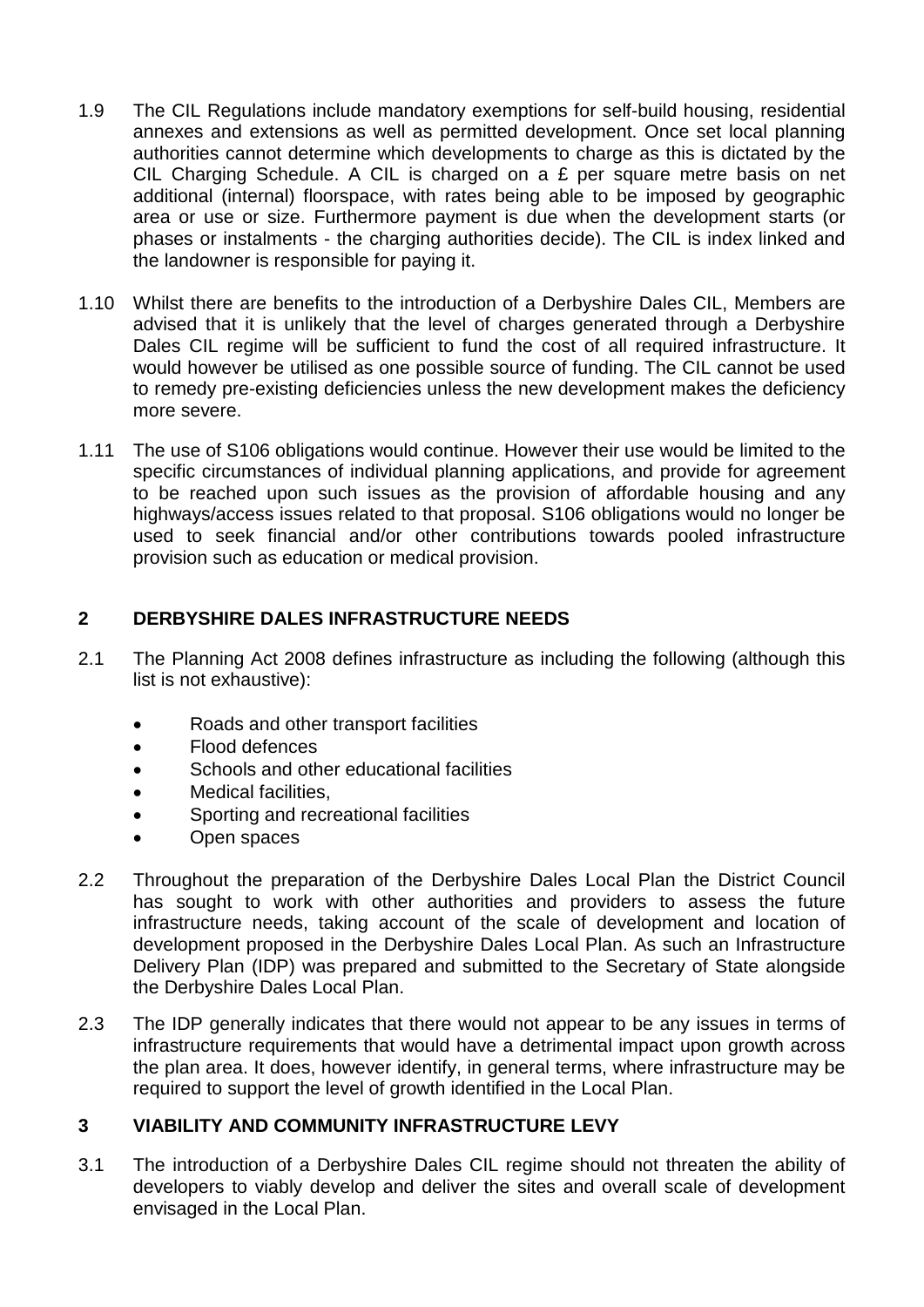- 3.2 The evidence from the Infrastructure Report suggests that at the present time, there is a justifiable aggregate funding gap of around £22million for infrastructure that could be legitimately funded through CIL with the elements of infrastructure that would be appropriate to be considered for funding through CIL being mainly transport, education and green infrastructure facilities. In terms of funding for healthcare facilities it indicates that these will emerge from the work being undertaken by the Clinical Commissioning Groups on the needs of individual practises.
- 3.3 The onus is on the District Council to demonstrate that a Derbyshire Dales CIL regime will not have an adverse impact upon the viability of development that may come forward across the plan area.
- 3.4 Consultants have undertaken a comprehensive assessment of both the deliverability and viability of sites allocated in the Derbyshire Dales Local Plan, and the extent to which there is viability headroom for the introduction of a Derbyshire Dales CIL for a wide range of development types including both residential and commercial developments.
- 3.5 Viability assessments were undertaken for a range of residential site by size location, as well as for retail and other commercial development. For each assessment, an assumption was made about the impact that the policy requirements of the Derbyshire Dales Local Plan Pre Submission Draft would have on the various types of development e.g. £1000 per/sqm was included as an allowance for site specific S106 requirements (such as site specific highways requirements for new developments)
- 3.6 The evidence in the report indicates the diversity of development viability across Derbyshire Dales. It concludes that residential and retail development are, in general, the only development types considered to be capable of bearing CIL at the current time.
- 3.7 The headroom for the introduction of a Derbyshire Dales CIL regime for residential development is only achievable where there is up to a 30% affordable housing requirement as set out in the Derbyshire Dales Local Plan Pre Submission Draft.
- 3.8 The viability to charge CIL on commercial development is limited. The analysis identifies that in current market conditions there is only headroom to charge CIL in town centres for superstores and convenience stores. In out of centre locations only superstores have capacity for CIL. There may be scope to introduce CIL for Derbyshire Dales for a wider range of commercial development types, where rental levels increase by 10% from current values.
- 3.9 Some types of retail development are able to bear a CIL charge, with retail warehousing and certain formats of supermarket indicated to have headroom – although this varies in terms of the location of the development with only town centre and out of centre locations being able to support CIL. No commercial development of offices or warehousing is considered to be sufficiently viable to have headroom for the introduction of the CIL, both at current and any enhanced rental levels.
- 3.9 Care Homes shows insufficient capacity to accommodate the introduction of CIL at current values, but some potential with a 10% increase in rental values.
- 3.10 Any significant uplift in development costs with no corresponding increase in rental levels suggests that there is little or no scope for the introduction of CIL for all commercial development types.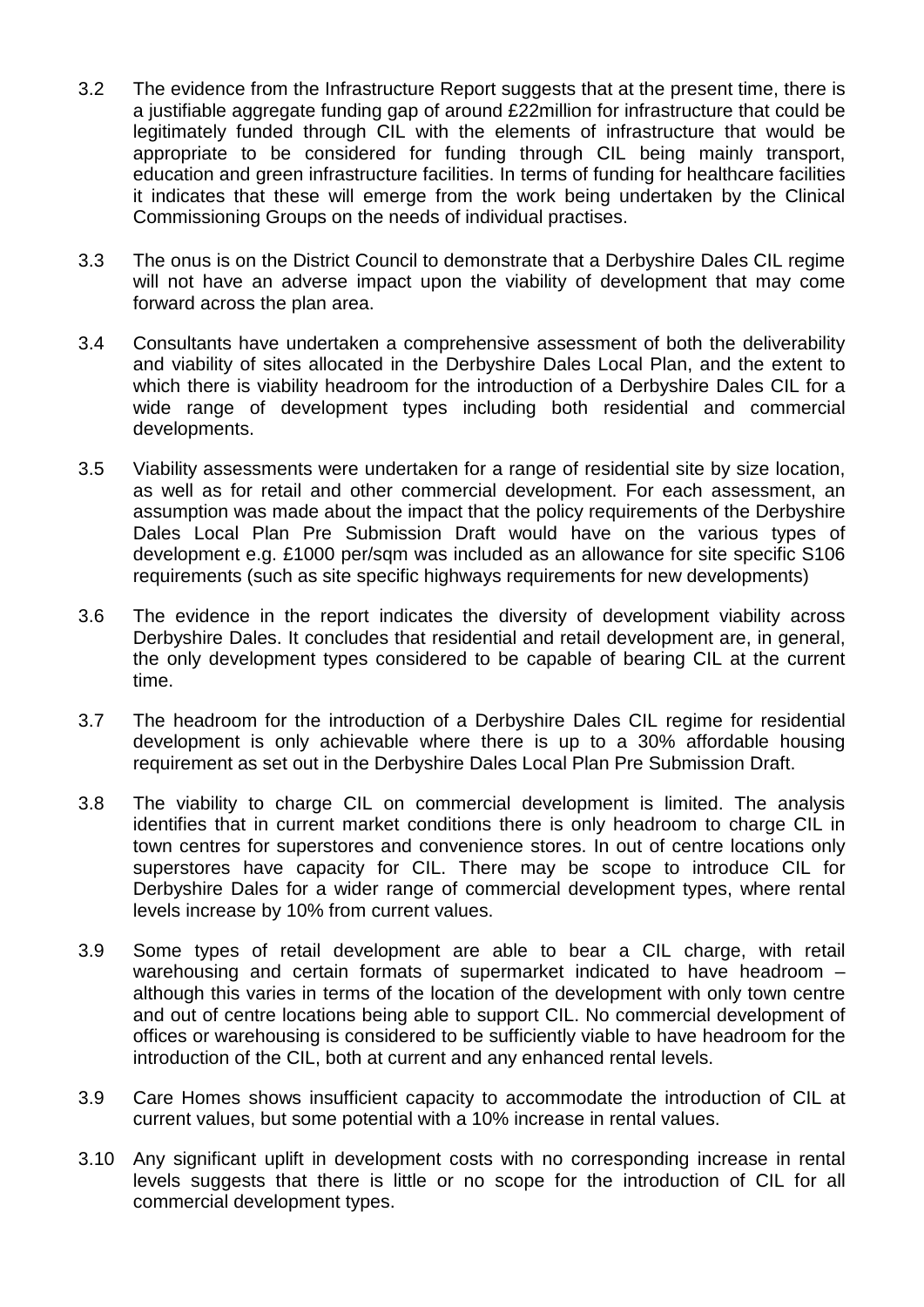3.10 Taking all these factors into account the report outlines a potential CIL charging scenario which is set out below for Members information:

| Maximum CIL Headroom range (30 DPH / 40 DPH) |           | <b>With allowance for buffer</b> |
|----------------------------------------------|-----------|----------------------------------|
| <b>Residential at 30% AH</b>                 |           |                                  |
| Value Area High                              | £161-£293 | £120                             |
| Value Area Medium                            | £58-£179  | £50                              |
| Value Area Lower                             | £0-63     | £10                              |
| Retail                                       |           |                                  |
| <b>Town Centre</b>                           |           |                                  |
| <b>Shopping Centre</b>                       | £O        | £0                               |
| Retail Warehousing                           | £O        | £O                               |
| Superstore                                   | £165      | £80                              |
| Supermarket                                  | £O        | £O                               |
| <b>Convenience Store</b>                     | £49       | £20                              |
| <b>Local Centre</b>                          |           |                                  |
| <b>Convenience Store</b>                     | £O        | £0                               |
| Villages                                     |           |                                  |
| Convenience store                            | £O        | £O                               |
| <b>Out of Centre</b>                         |           |                                  |
| Retail Warehousing                           | £0        | £0                               |
| Superstore                                   | £165      | £80                              |
| Supermarket                                  | £O        | £O                               |
| <b>Convenience Store</b>                     | £O        | £O                               |
| <b>Care homes</b>                            | £O        | £O                               |
| All other commercial uses                    | £O        | £O                               |

**Table 1 - Potential CIL Charging Scenarios**

3.11 On the basis of the above it is considered that there is sufficient potential to justify the introduction of a Derbyshire Dales Community Infrastructure Levy.

## **4 IMPLEMENTATION OF COMMUNITY INFRASTRUCTURE LEVY**

- 4.1 The introduction of a Derbyshire Dales Community Infrastructure Levy has a follow a number of statutory procedures.
	- Preparation and consultation on a preliminary charging schedule,
	- Preparation and consultation on a draft charging schedule, and
	- Examination in Public overseen by an independent Inspector appointed by the Secretary of State.
- 4.2 It is considered that the timetable set out below is appropriate for the introduction of a Derbyshire dales CIL regime.

| <b>Date</b> | <b>Stage</b>                                                                                                                 |
|-------------|------------------------------------------------------------------------------------------------------------------------------|
| April/May   | Six weeks consultation on preliminary charging schedule                                                                      |
| June/July   | Report back to Council on consultation responses and<br>seek authority for public consultation on draft charging<br>schedule |
| October     | <b>Consultation on Draft Charging Schedule</b>                                                                               |
| November    | Examination - Hearing or Written Reps                                                                                        |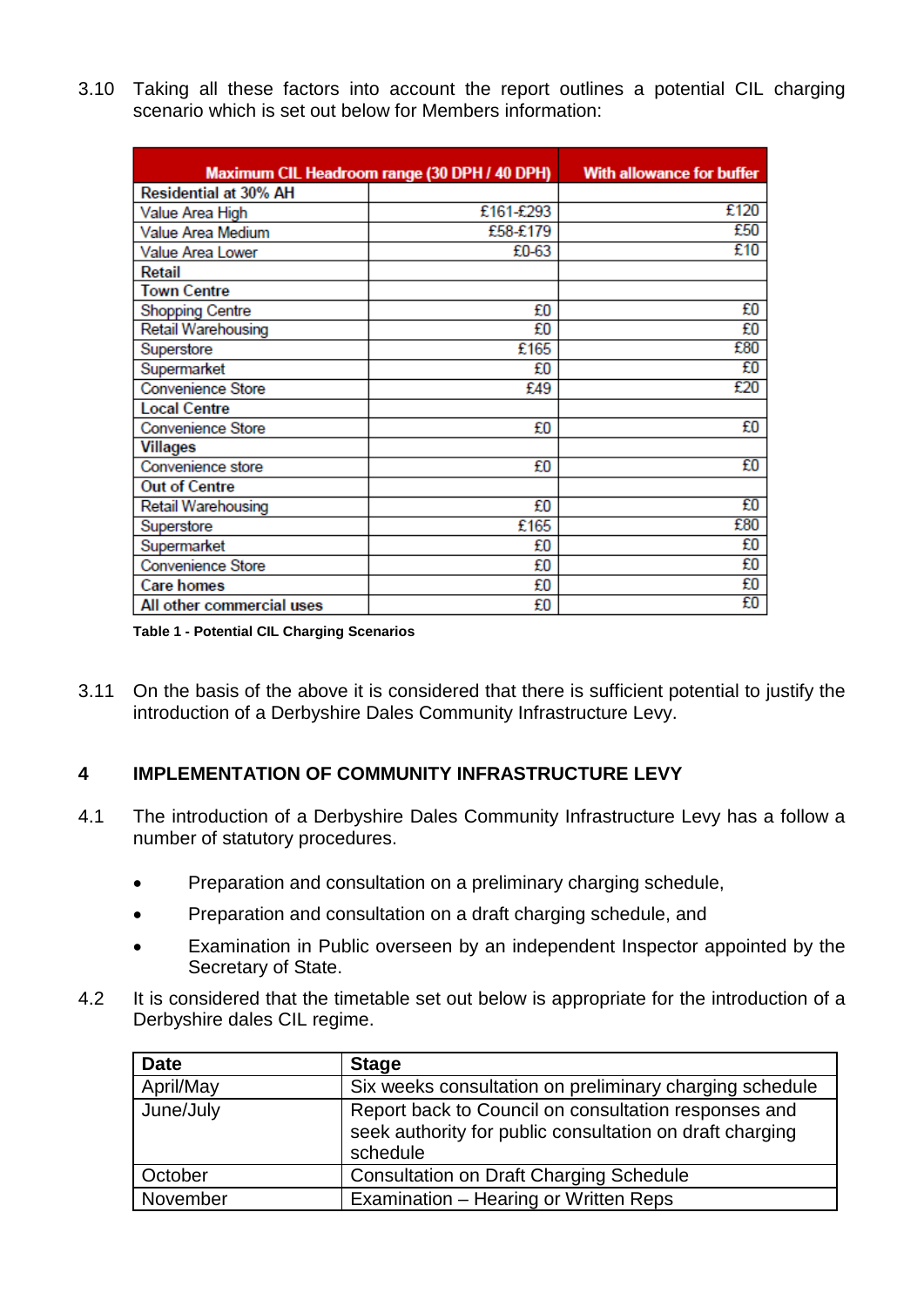| <b>Date</b>  | <b>Stage</b>                                     |
|--------------|--------------------------------------------------|
| January 2018 | Council - Consider Report of Examiner & Agree to |
|              | Introduction of CIL                              |
| March 2018   | CIL formally introduced                          |

## **5 RISK ASSESSMENT**

#### 5.1 Legal

The proposals in the report accord with the Community Infrastructure Regulations. When implemented the provisions will enable greater transparency to enable the public to understand how new development is contributing to their community and deliver infrastructure the neighbourhood wants. The legal risk at this stage is low.

#### 5.2 Financial

The costs of the consultant's viability report have been contained within existing budgets as part of the preparation of the Derbyshire Dales Local Plan. There will be a need for additional professional help to assist with the assessment of the various technical responses to the two rounds of public consultation as well as throughout the Examination in Public. Additional back office resources will be required to administer any Derbyshire Dales CIL, which is likely to include the purchase of additional software to generate and monitor payment of CIL Demand Notices. However these costs can be offset because the legislation allows for 5% of any CIL generated to be top sliced to cover the admin costs of the local planning authority.

#### 5.3 Corporate Risk

Without a Derbyshire Dales CIL regime the District Council will not be able to continue to fund infrastructure required to meet the needs of the District by way of s106 obligations because the pooling limits have been or are likely to met in the near future.

The failure to introduce a Derbyshire Dales CIL regime therefore carries a medium risk to the District Council by way of reputational and political damage.

#### **6 OTHER CONSIDERATIONS**

In preparing this report, the relevance of the following factors has also been considered: prevention of crime and disorder, equalities, environmental, climate change, health, human rights, personnel and property.

#### **7 CONTACT INFORMATION**

Mike Hase, Planning Policy Manager Tel: 01629 761251 E-mail: [mike.hase@derbyshiredales.gov.uk](mailto:mike.hase@derbyshiredales.gov.uk)

## **BACKGROUND PAPERS**

| <b>Description</b>                       | <b>Date</b>      | <b>File</b> |
|------------------------------------------|------------------|-------------|
| Report to Local Plan Advisory Committee  | September 2015   |             |
| <b>Report to Council</b>                 | <b>July 2016</b> |             |
| Local Plan Infrastructure Needs, CIL and | June 2016        |             |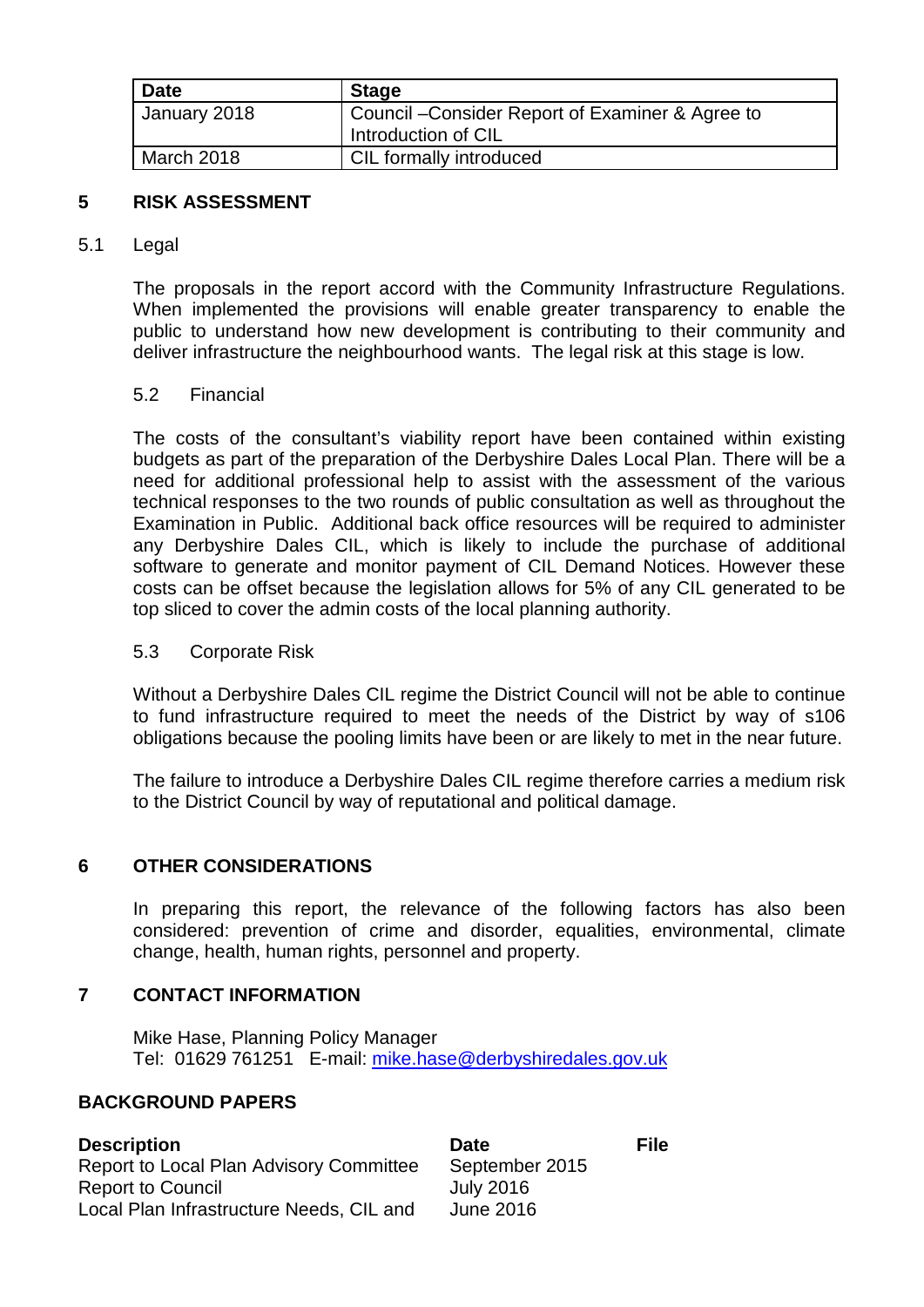| September 2015 |
|----------------|
|                |
|                |
| September 2015 |
|                |
|                |
| December 2016  |
|                |
|                |
|                |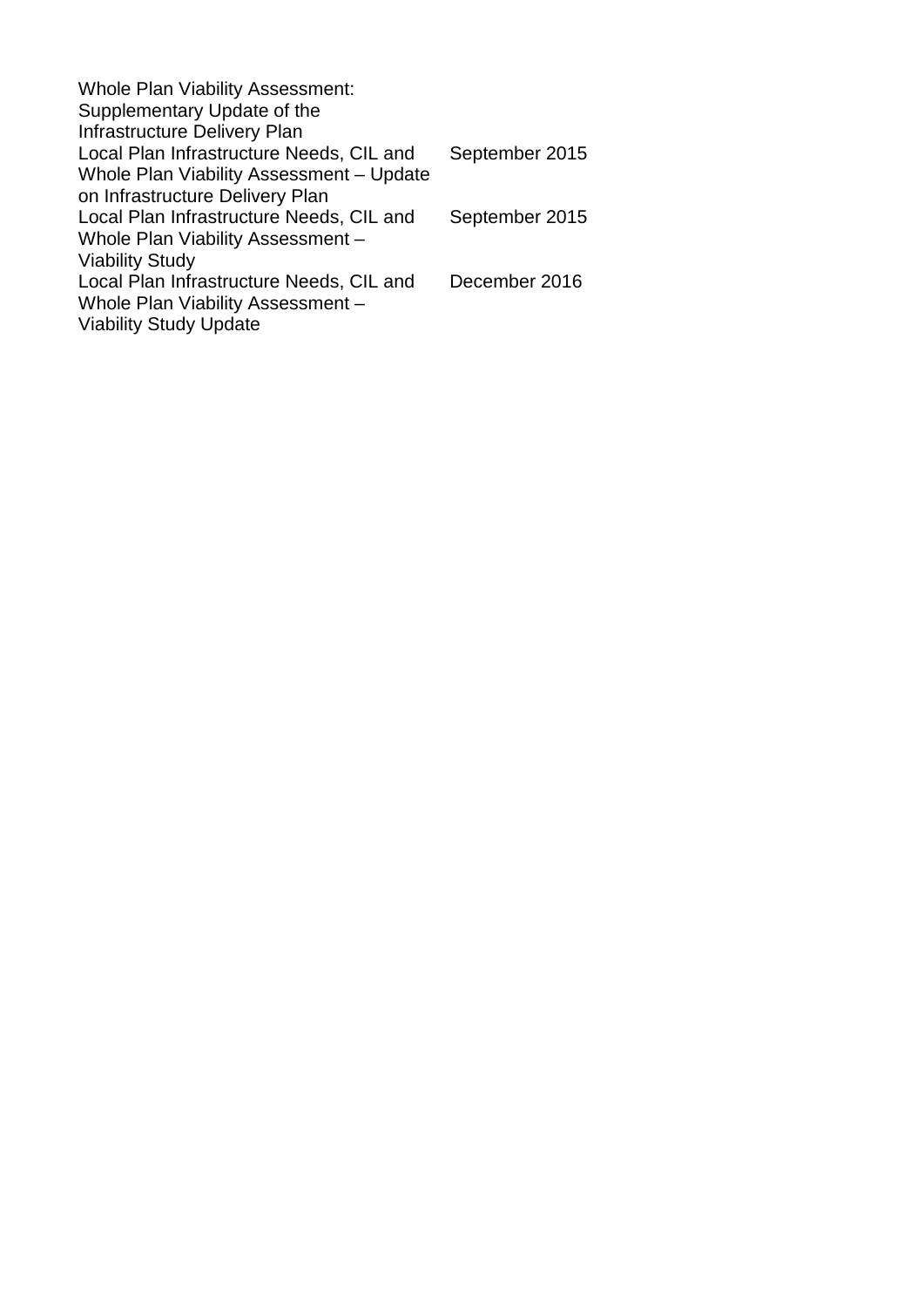**APPENDIX 1**

**REPORT TO LOCAL PLAN ADVISORY COMMITTEE 25TH SEPTEMBER 2015**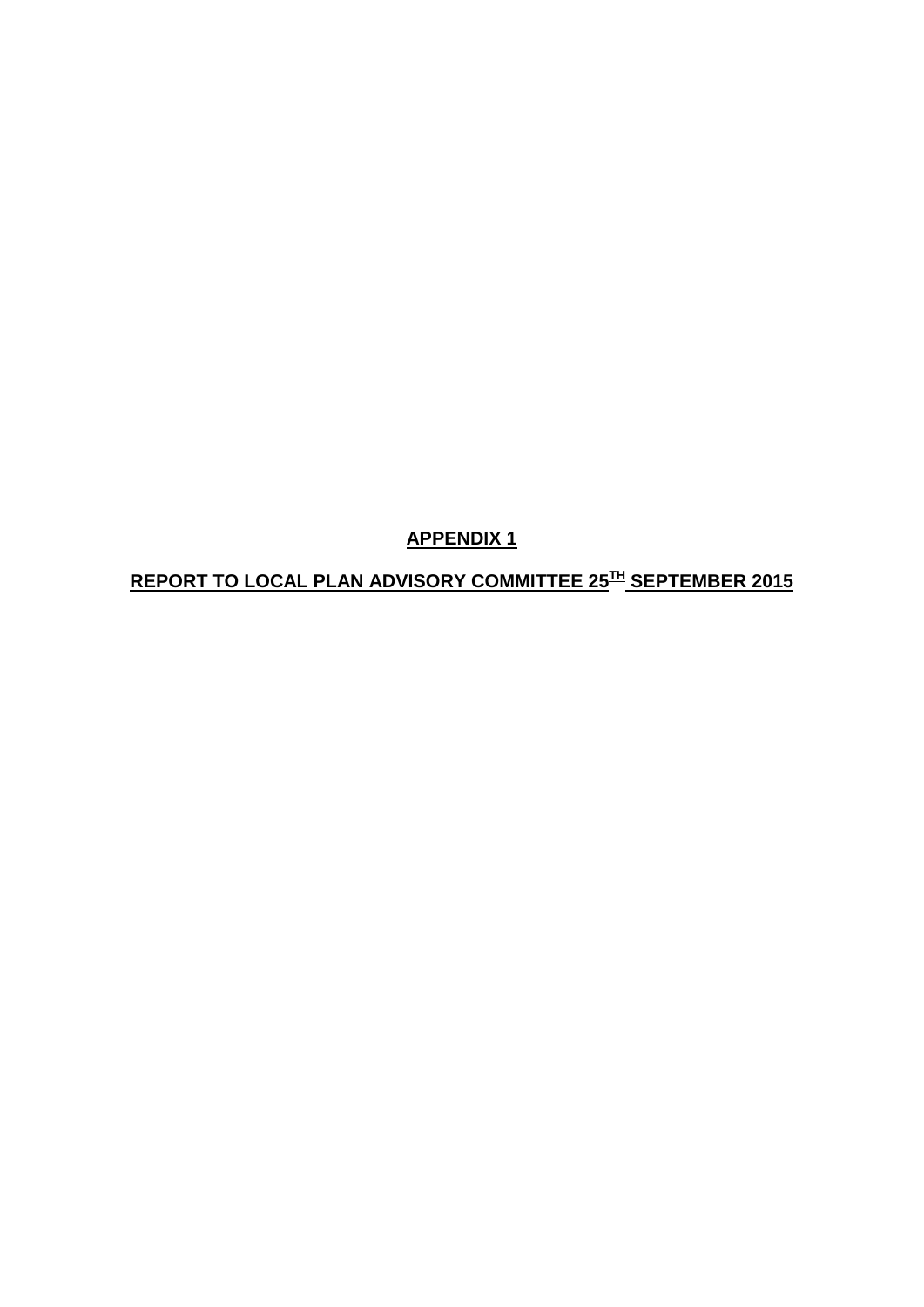## **NOT CONFIDENTIAL – For public release**

LOCAL PLAN ADVISORY COMMITTEE 28<sup>TH</sup> SEPTEMBER 2015

Report of the Corporate Director

## **DERBYSHIRE DALES LOCAL PLAN EVIDENCE BASE UPDATE – INFRASTRUCTURE AND VIABILITY**

#### **SUMMARY**

This report sets out for Members the outcomes of work that has been undertaken to support the preparation of a revised Derbyshire Dales Local Plan in respect of the Infrastructure Needs and Plan Viability and the Community Infrastructure Levy (CIL).

#### **RECOMMENDATION**

- 1. That the Committee endorse the findings of the evidence base report on Infrastructure Needs and Viability.
- 2. That a further report be presented to this Committee which outlines options for the introduction of a Derbyshire Dales Community Infrastructure Levy (CIL).
- 3. That the findings of the report be incorporated into a revised Derbyshire Dales Local Plan.

#### **WARDS AFFECTED**

All Wards outside the Peak District National Park

#### **STRATEGIC LINK**

The Derbyshire Dales District Council Local Plan will be a pivotal tool in the delivery of the Council's Corporate Plan and the Peak District Partnership Statement of Priorities.

#### **1 BACKGROUND**

- 1.8 At the meeting of this Committee held on  $8<sup>th</sup>$  July 2015, Members considered a Progress Report on work that has been undertaken to further develop the Local Plan evidence base to support the preparation of a revised Derbyshire Dales Local Plan. At that meeting, it was resolved that a series of reports would be presented to future meetings of this Committee in respect of the evidence base, Local Development Scheme and Statement of Community Involvement.
- 1.9 This report sets out the outcomes of the work undertaken in respect of Infrastructure Needs, Viability and the Community Infrastructure Levy.

#### **2 INFRASTRUCTURE NEEDS AND PLAN VIABILITY (INCLUDING COMMUNITY INFRASTRUCTURE LEVY)**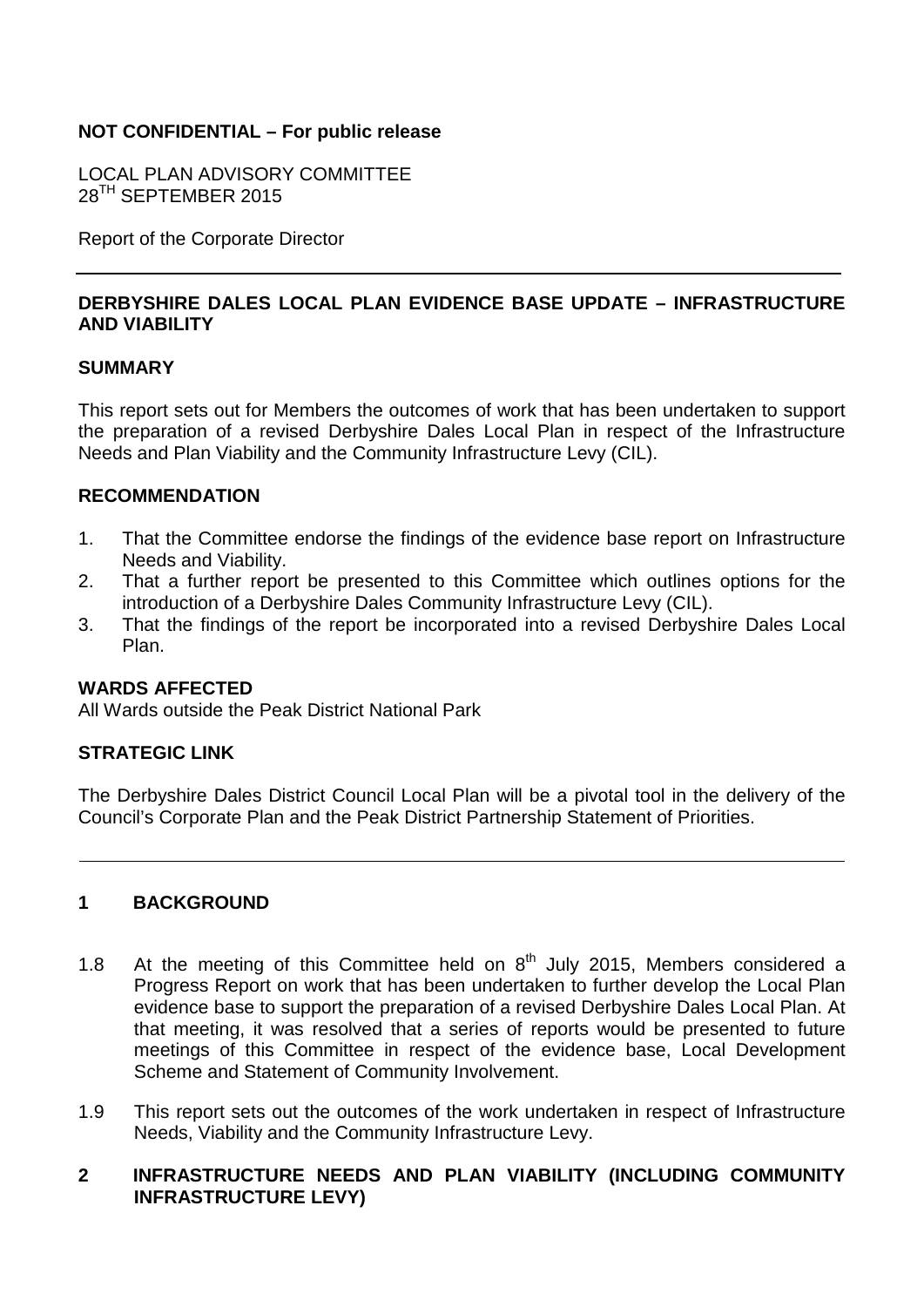- 2.1 Advice set out in the NPPF and the Planning Practice Guidance makes it clear that the provision of infrastructure through the planning system is one of the key economic drivers required for the delivery of sustainable development. In this regard, Local Plans should plan positively for the development and infrastructure required in the area to meet the objectives, principles and policies of the NPPF.
- 2.2 Local planning authorities are advised that they should work with other authorities and providers to: assess the quality and capacity of infrastructure for transport, water supply, wastewater and its treatment, energy (including heat), telecommunications, utilities, waste, health, social care, education, flood risk and coastal change management, and its ability to meet forecast demands; and take account of the need for strategic infrastructure including nationally significant infrastructure within their areas.
- 2.3 In order to progress with the preparation of the Derbyshire Dales Local Plan, it was considered necessary to undertake an assessment of existing infrastructure on order to identify gaps in existing provision across the plan area, and to identify the infrastructure requirements necessary to support the sustainable growth of the plan area.
- 2.4 The NPPF advises that in pursuing sustainable development, careful attention needs to be given to viability and costs in plan-making and decision-taking. Crucially, Local Plans should be deliverable. Therefore, the sites and the scale of development identified in the plan should not be subject to such a scale of obligations and policy burdens that their ability to be developed viably is threatened. To ensure viability, the costs of any requirements likely to be applied to development, such as the requirement for affordable housing, design standards, infrastructure contributions etc. should, when taking account of the normal cost of development and mitigation, provide competitive returns to a willing land owner / developer to enable the development to be deliverable.
- 2.5 It is therefore incumbent upon the District Council to demonstrate deliverability of all aspects of the Derbyshire Dales Local Plan. Given this advice, sites brought forward through the Local Plan process should be capable of being developed. In order to achieve this objective, it was considered appropriate that some viability testing of the type of sites likely to come forward through the Strategic Housing Land Availability Assessment (SHLAA) process should be undertaken. It was also considered appropriate to test the potential impact that emerging Local Plan policies may have on the deliverability of the plan as a whole.
- 2.6 The Community Infrastructure Levy is a planning charge introduced by the Planning and Compulsory Purchase Act 2008 as a tool for local authorities in England and Wales to help deliver infrastructure to support the development needs of their area. It came into force on 6 April 2010 through the Community Infrastructure Levy Regulations 2010. Development may be liable for a charge under the Community Infrastructure Levy (CIL), if the local planning authority has chosen to set a charge in its area.
- 2.7 For the purposes of the legislation, the District Council is a charging authority (Derbyshire County Council is not) and as such, we are able to set a rate CIL which does not threaten the ability to viably develop and deliver the sites and overall scale of development envisaged in the Local Plan. The NPPG sets out that local authorities will need to draw on the infrastructure planning evidence that underpins the development strategy for their area. Charging authorities should use that evidence to strike an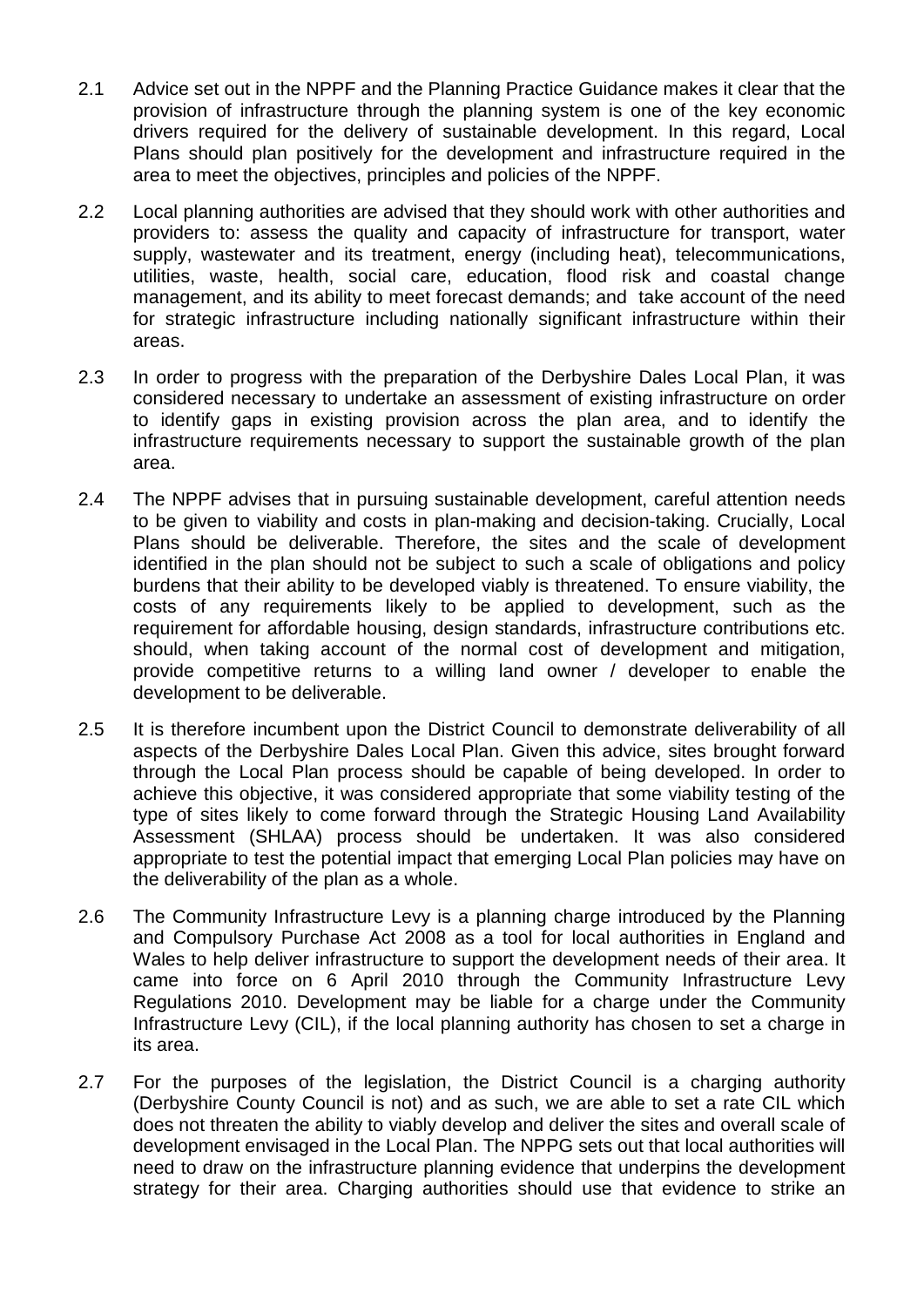appropriate balance between the desirability of funding infrastructure from the levy and the potential impact upon the economic viability of development across their area.

- 2.8 The NPPF sets out that where practical, Community Infrastructure Levy charges should be worked up and tested alongside the Local Plan. The Community Infrastructure Levy should support and incentivise new development, particularly by placing control over a meaningful proportion of the funds raised with the neighbourhoods where development takes place.
- 2.9 In light of the above consultants were therefore appointed to undertake the following;
	- an assessment of the current situation with regards to infrastructure provision across the plan area.
	- the potential need for new infrastructure provision to meet growth scenarios across the plan area.
	- to provide advice on the viability of sites suggested for inclusion within the latest version of the Strategic Housing Land Availability Assessment.
	- to undertake an assessment on the potential feasibility of introducing the Community Infrastructure Levy on new development across the local plan area.
	- to act as retained consultants to undertake a whole plan viability assessment and provide advice on deliverable levels of affordable housing, and other development needs.

#### **3. INFRASTRUCTURE NEEDS**

- 3.1 The initial stage of the infrastructure needs assessment was to establish contact with a wide range of infrastructure and service providers to determine the extent to which previous infrastructure plans remained up to date, and to identify areas which required some further development work. To achieve this each of the providers was sent a proforma, in which relevant extracts from previous infrastructure plans were included. Providers were asked to review and provide comment on the information previously given. They were also asked about infrastructure availability and capacity issues and the extent to which they would be key considerations for the new Local Plan, and to highlight key planned investments and improvements.
- 3.2 A workshop was held with key providers in June 2015, the purpose of which was to enable attendees to discuss the emerging Local Plan and 'join up' any issues raised by the different infrastructure providers that could be addressed in the context of the preparation of the Derbyshire Dales Local Plan.
- 3.3 The overall conclusion in the report is that in general terms, there are few matters of serious immediate concern for the District. A copy of the report is published on the Members Portal for information.
- 3.4 The report identifies that local transport issues in the main town centres of Matlock, Ashbourne and Wirksworth will still need to be addressed. It suggests that this is particularly critical in Ashbourne, where the cumulative impact of the any potential development sites could add to existing congestion issues. It also suggests that in order to confirm (or otherwise) the need of a bypass for Ashbourne, more detailed analysis is required to establish the costs and benefits of such a scheme.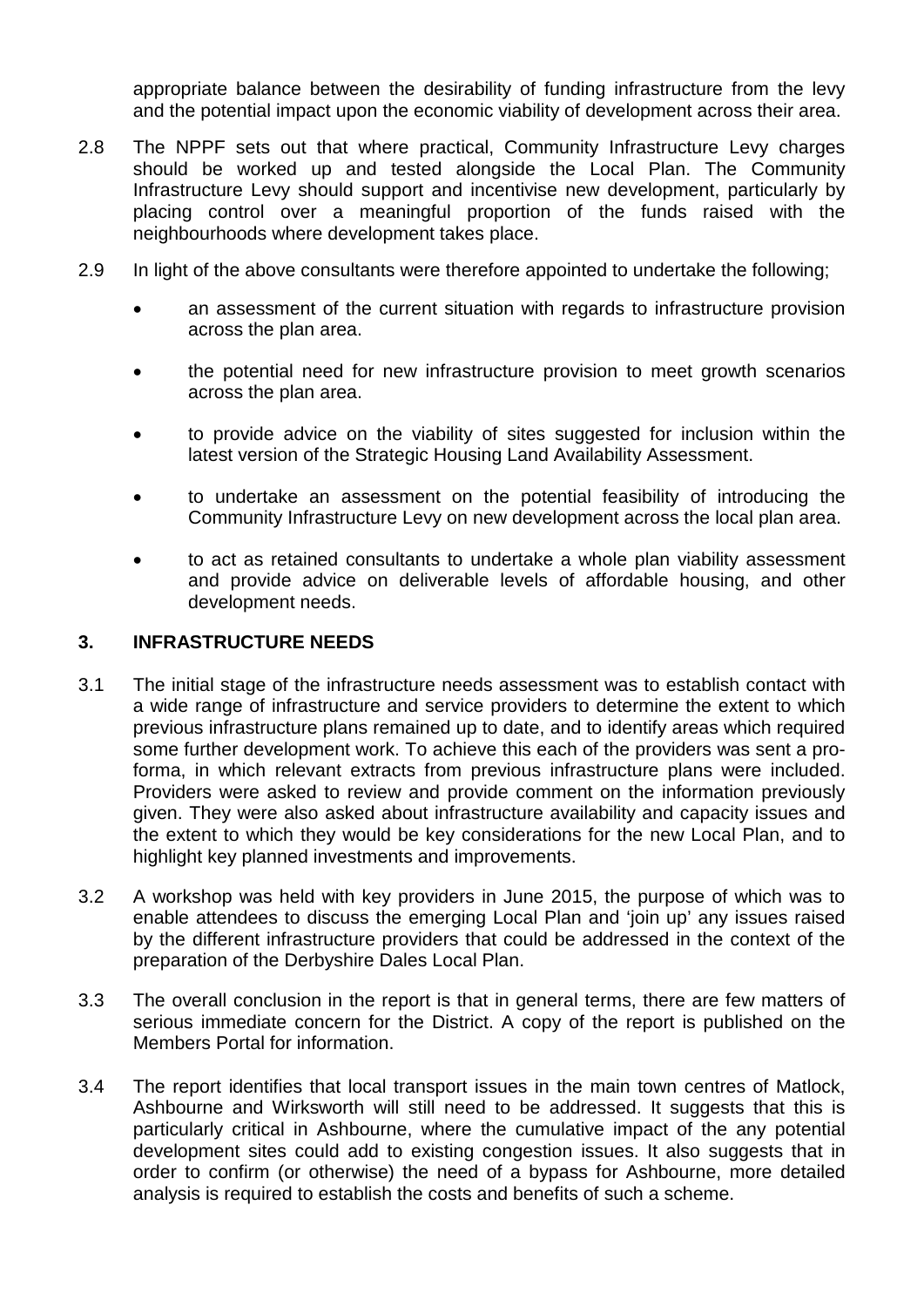- 3.5 The report concludes that the anticipated future growth is unlikely to require any significant enhancements in national supply infrastructure for the main utilities of electricity, gas and water, nor the principal emergency services.
- 3.6 In regard to health services, the report identifies that a dispersed approach to development is likely to place pressure on primary care services, as a critical mass is needed to support new or expanded health practices. It is therefore suggested that a more concentrated pattern of development would assist in bringing forward new healthcare facilities. Both of the Clinical Commissioning Groups that cover the Derbyshire Dales District anticipate having a plan of future facilities needs developed later in 2015. Discussions are currently on-going with the NHS Clinical Commissioning Groups to address priorities for action in light of the likely extent of evidence emerging from the Housing and Economic Development Needs Assessment.
- 3.7 In terms of education needs, Derbyshire County Council have developed a robust methodology for quantifying the impact of additional housing development upon schools in the Derbyshire Dales and regular liaison is maintained between the District Council and the County Education Authority in this regard. The evidence indicates that improvements to primary and secondary provision in Ashbourne, as well as primary provision in Wirksworth are likely to be key issues that will need to be addressed in taking forward the Local Plan.
- 3.8 The report also indicates that continued investment in broadband through the Digital Derbyshire project will help ensure that future occupants have access to sustainable communications infrastructure.
- 3.9 In terms of the provision of community facilities such as libraries and sports facilities, the report indicates that these are likely to remain under pressure as a result of the Government's ongoing austerity measures. Whilst such facilities are essential to enhancing the quality of life for both new and existing residents, additional funding is likely to be required in order to maintain and provide new facilities. However, this is likely to be needed outside the Local Plan process. The report concludes such matters are not a significant constraint on growth.

## **4 VIABILITY AND COMMUNITY INFRASTRUCTURE LEVY**

- 4.1 The need for viability assessments derives from the guidance in the NPPF that Local Plans need to be deliverable, and from the CIL Regulations which indicate that in considering the introduction of CIL, it should not have an adverse impact upon the delivery of development.
- 4.2 The evidence from the Infrastructure Report suggests that at the present time, there is a justifiable aggregate funding gap of around £22million for infrastructure that could be legitimately funded through CIL.
- 4.3 The approach to testing viability used by the consultants was to undertake an area based approach, based upon three value areas, which in turn were determined by house prices derived from the Land Registry. This approach involves the following key steps:
	- Determination of residential value areas, development schemes and viability assumptions.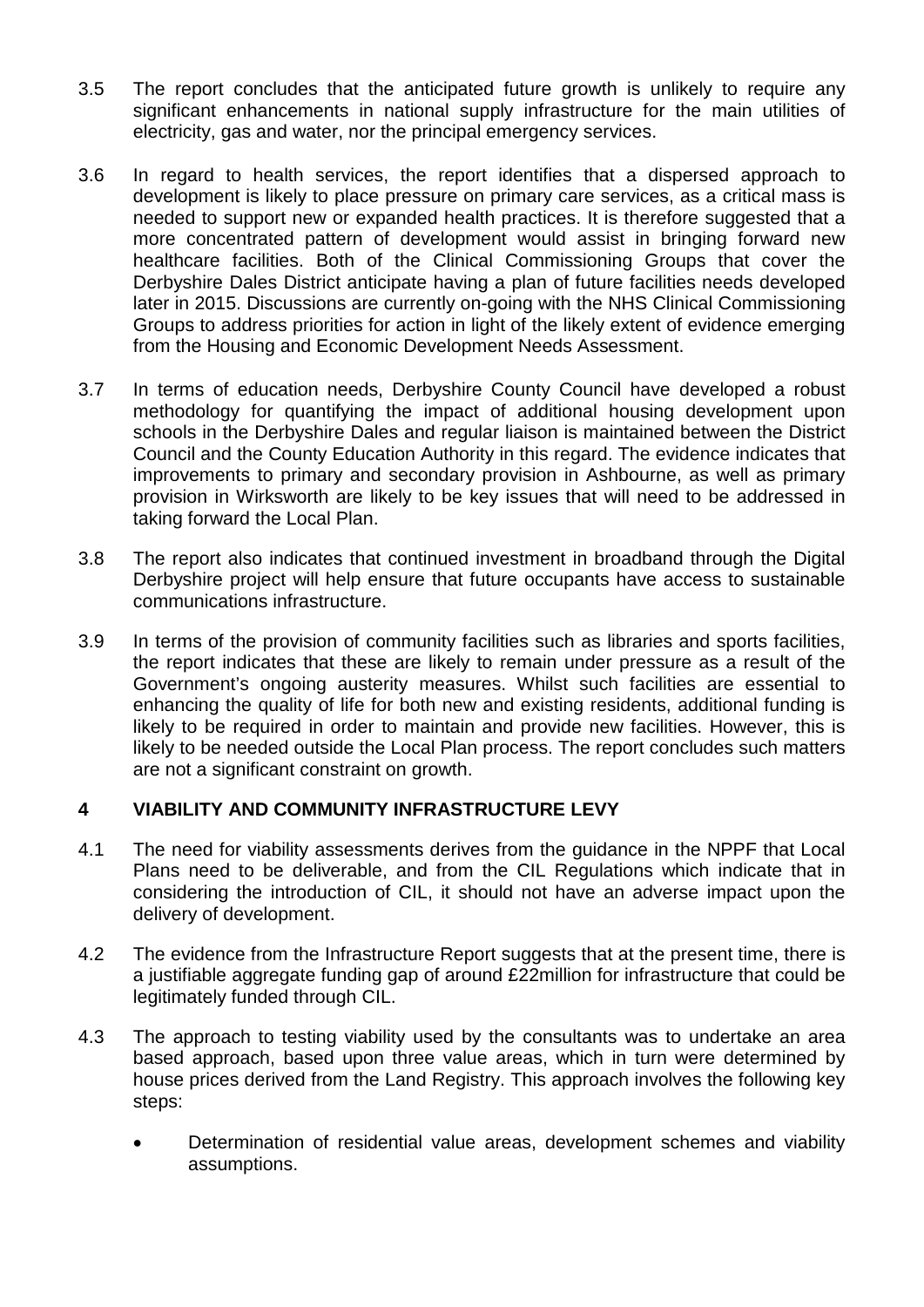- A residual appraisal is then carried out subtracting all anticipated development costs from the scheme's Gross/Net Development Value to arrive at a residual site value for each development scheme. The appraisal includes provision for affordable housing and S106 obligations as an input.
- The residual site value for each development scheme is then benchmarked against a site value threshold (the price at which it is considered a landowner may actually sell) to determine the 'headroom' available for CIL/other planning requirements.
- 4.4 As part of the viability assessment process, consultation was undertaken with a range of developers, housebuilders, housing associations and property / planning agents. This included a facilitated workshop held in May 2015 where the assumptions about values, and development costs were discussed and generally agreed for a range of development types, including housing, retail office and industrial development.
- 4.5 Viability assessments were undertaken for a range of residential site sizes and by the different value areas, as well as for retail and other commercial development. For each assessment, an assumption was made about the impact that the policy requirements set out in the now withdrawn Derbyshire Dales Local Plan would have on the various types of development e.g. £1000 per/sqm was included as an allowance for site specific S106 requirements (such as site specific highways requirements for new developments)
- 4.6 The evidence in the report indicates the diversity of development viability across Derbyshire Dales. Residential and retail are the only development typologies considered to be generally capable of bearing CIL at the current time.
- 4.7 The viability of CIL on residential development is limited to high and mid value areas of the District when a policy of 33% and 45% affordable housing contributions is applied. However, at 30% affordable housing provision, there is considered to be potential for CIL within all areas of the District albeit at a relatively nominal level in the lower value area. Reducing the affordable housing requirements to 20% would dramatically increase the level of CIL that is viable, therefore the balance of need and priority between infrastructure funding and affordable housing is an important consideration for the Council. The report recommends that the policy requirement for the provision of affordable housing should be reduced to 30% as this is considered to be the maximum level that can be supported in order to maintain a reasonable headroom for the provision and introduction of the CIL.
- 4.8 The viability to charge CIL on commercial development is limited. Some types of retail development are able to bear a CIL charge, with retail warehousing and certain formats of supermarket indicated to have headroom – although this varies in terms of the location of the development with only town centre and out of centre locations being able to support CIL.
- 4.9 The care home typology tested demonstrates the capacity for up to £20 psm (the reason there is less headroom in the mid and lower value areas is because of the variant land value benchmark in the different value areas). All other commercial development typologies have no headroom for CIL in current market conditions.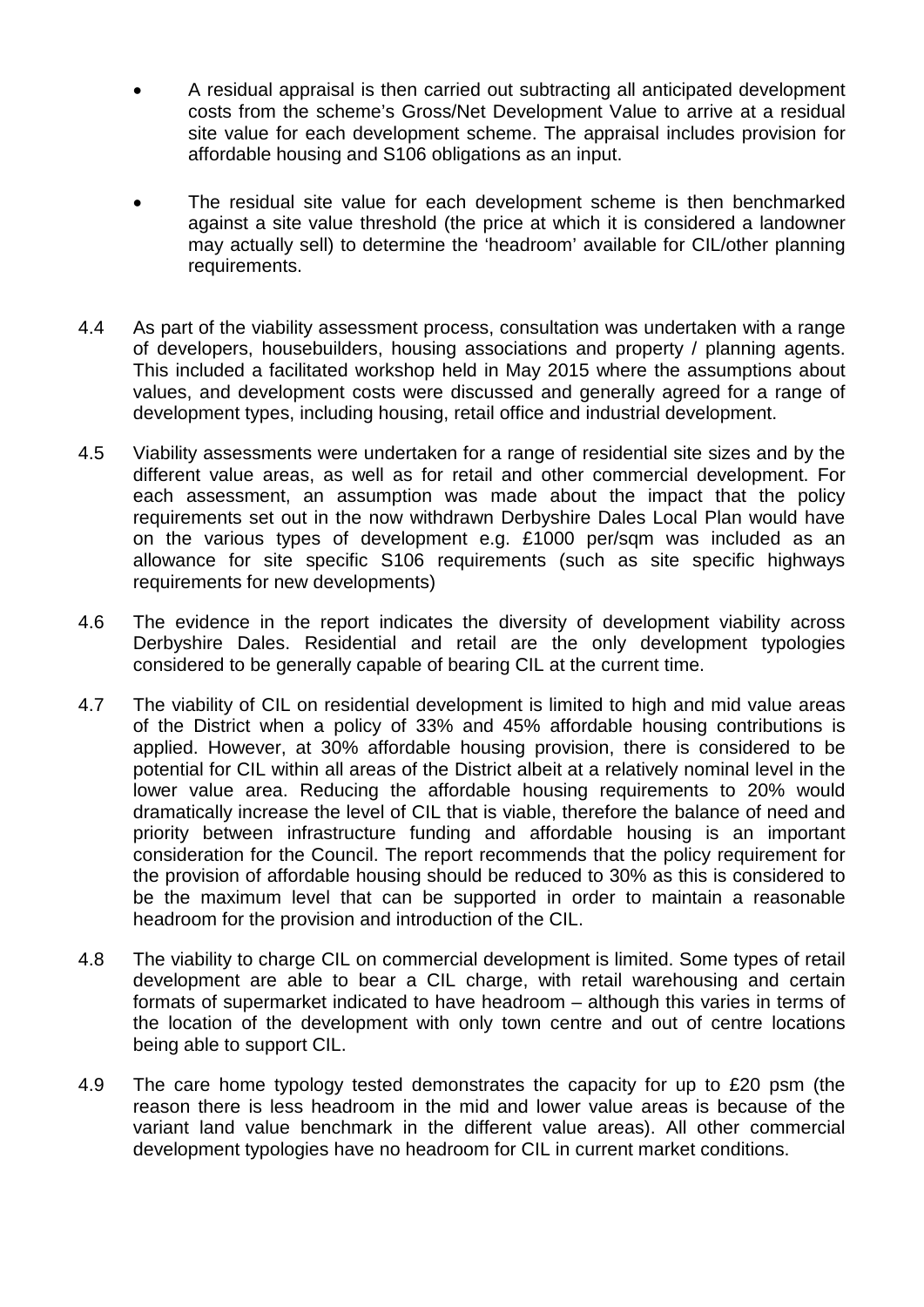4.10 Taking all these factors into account the report outlines a potential CIL charging scenario which is set out below for Members information

|                              | <b>Maximum CIL Headroom</b> | <b>Potential CIL Charge</b> |
|------------------------------|-----------------------------|-----------------------------|
| <b>Residential at 45% AH</b> | £ per sq m                  | £ per sq m                  |
| Value Area High              | £150                        | £75                         |
| Value Area Medium            | £20                         | £10                         |
| <b>Value Area Lower</b>      | £0                          | £0                          |
| <b>Residential at 30% AH</b> |                             |                             |
| Value Area High              | £250                        | £125                        |
| Value Area Medium            | £150                        | £75                         |
| <b>Value Area Lower</b>      | £20                         | £10                         |
| <b>Residential at 20% AH</b> |                             |                             |
| Value Area High              | £300                        | £150                        |
| Value Area Medium            | £200                        | £100                        |
| <b>Value Area Lower</b>      | £75                         | £40                         |
| <b>Retail</b>                |                             |                             |
| <b>Town Centre</b>           |                             |                             |
| <b>Shopping Centre</b>       | £0                          | £0                          |
| <b>Retail Warehousing</b>    | £100                        | £50                         |
| Superstore                   | £349                        | £175                        |
| Supermarket                  | £0                          |                             |
| <b>Convenience Store</b>     | £247                        | £125                        |
| <b>Local Centre</b>          |                             |                             |
| <b>Convenience Store</b>     | £0                          | £0                          |
| <b>Villages</b>              |                             |                             |
| Convenience store            | £0                          | £0                          |
| <b>Out of Centre</b>         |                             |                             |
| <b>Retail Warehousing</b>    | £100                        | £50                         |
| Superstore                   | £349                        | £175                        |
| Supermarket                  | £0                          | £0                          |
| <b>Convenience Store</b>     | £0                          | £0                          |
| <b>Care homes</b>            | £20                         | £10                         |
| All other commercial         |                             | £0                          |
| uses                         | £0                          |                             |

4.11 It is therefore recommended that on the basis of the contents of this report that the District Council investigate further the introduction of CIL and that a further report be presented to this Committee for their consideration.

## **5 RISK ASSESSMENT**

## 5.1 Legal

Section 38(6) of the Planning and Compulsory Purchase Act 2004 and section 70(2) of the Town and Country Planning Act 1990 requires that applications for planning permission must be determined in accordance with the development plan unless material considerations indicate otherwise. Not having an up to date Local Plan in place which provides adequate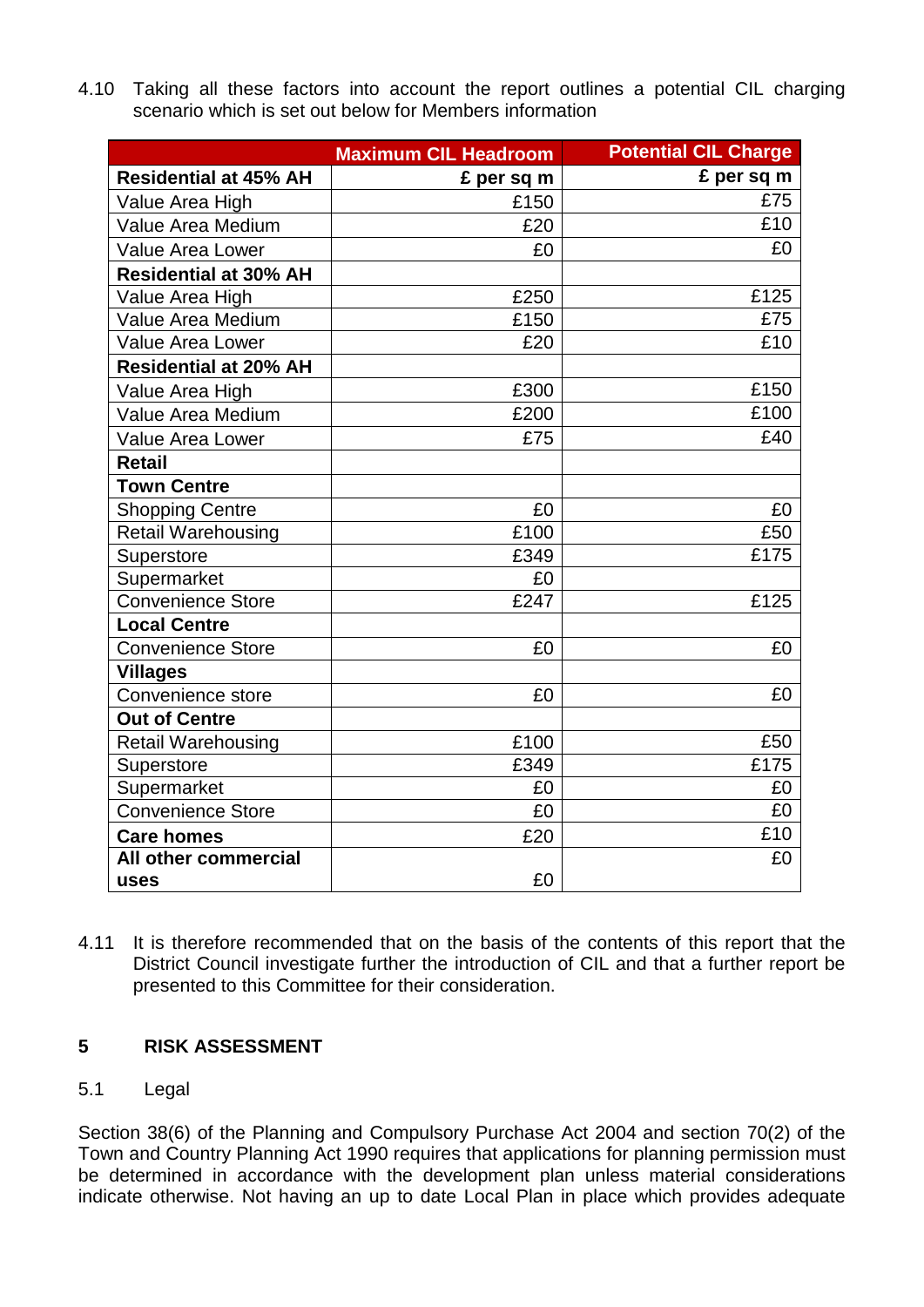land for housing places the District Council at risk to residential development being brought forward on appeal rather than on a plan-led basis. The legal risk is therefore high.

## 5.2 Financial

The cost of preparing the Derbyshire Dales Local Plan is contained within the District Council's budget. The financial risk is, therefore, assessed as low.

## 5.3 Corporate Risk

The Regeneration and Policy Risk Register identifies that preparation of the Local Plan carries a high risk rating score of 20 – this being the highest risk in the Regeneration & Policy Risk Register, and one of the highest corporately.

This indicates that lack of progress on the preparation of the Local Plan could have a significant impact on a number of areas. The timetable set out in Section 3 is considered to be realistic however any significant delay in the preparation of the Local Plan is likely to result in some of the consequential effects continuing to occur e.g. reputation and political.

## **6 OTHER CONSIDERATIONS**

In preparing this report, the relevance of the following factors has also been considered: prevention of crime and disorder, equalities, environmental, climate change, health, human rights, personnel and property.

## **7 CONTACT INFORMATION**

Mike Hase, Planning Policy Manager Tel: 01629 761251 E-mail: [mike.hase@derbyshiredales.gov.uk](mailto:mike.hase@derbyshiredales.gov.uk)

## **BACKGROUND PAPERS**

| <b>Description</b>                       | <b>Date</b>                  | <b>File</b> |
|------------------------------------------|------------------------------|-------------|
| <b>Report to Council</b>                 | 2 <sup>nd</sup> October 2014 |             |
| Report to Local Plan Advisory Committee  | $8th$ July 2015              |             |
| Local Plan Infrastructure Needs, CIL and | September 2015               |             |
| Whole Plan Viability Assessment - Update |                              |             |
| on Infrastructure Delivery Plan          |                              |             |
| Local Plan Infrastructure Needs, CIL and | September 2015               |             |
| Whole Plan Viability Assessment -        |                              |             |
| <b>Viability Study</b>                   |                              |             |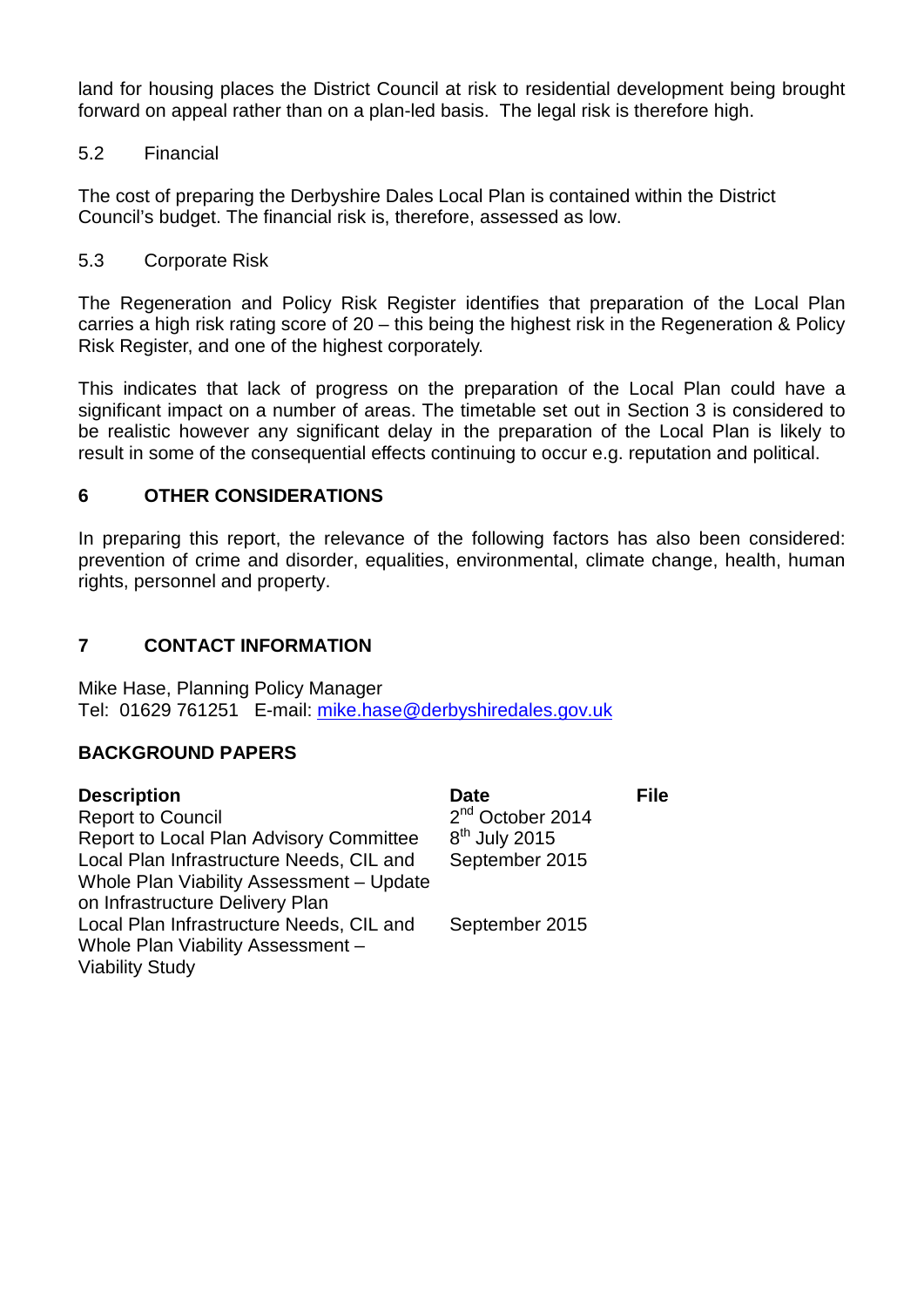**APPENDIX 2**

**REPORT TO LOCAL PLAN ADVISORY COMMITTEE 11TH JULY 2016**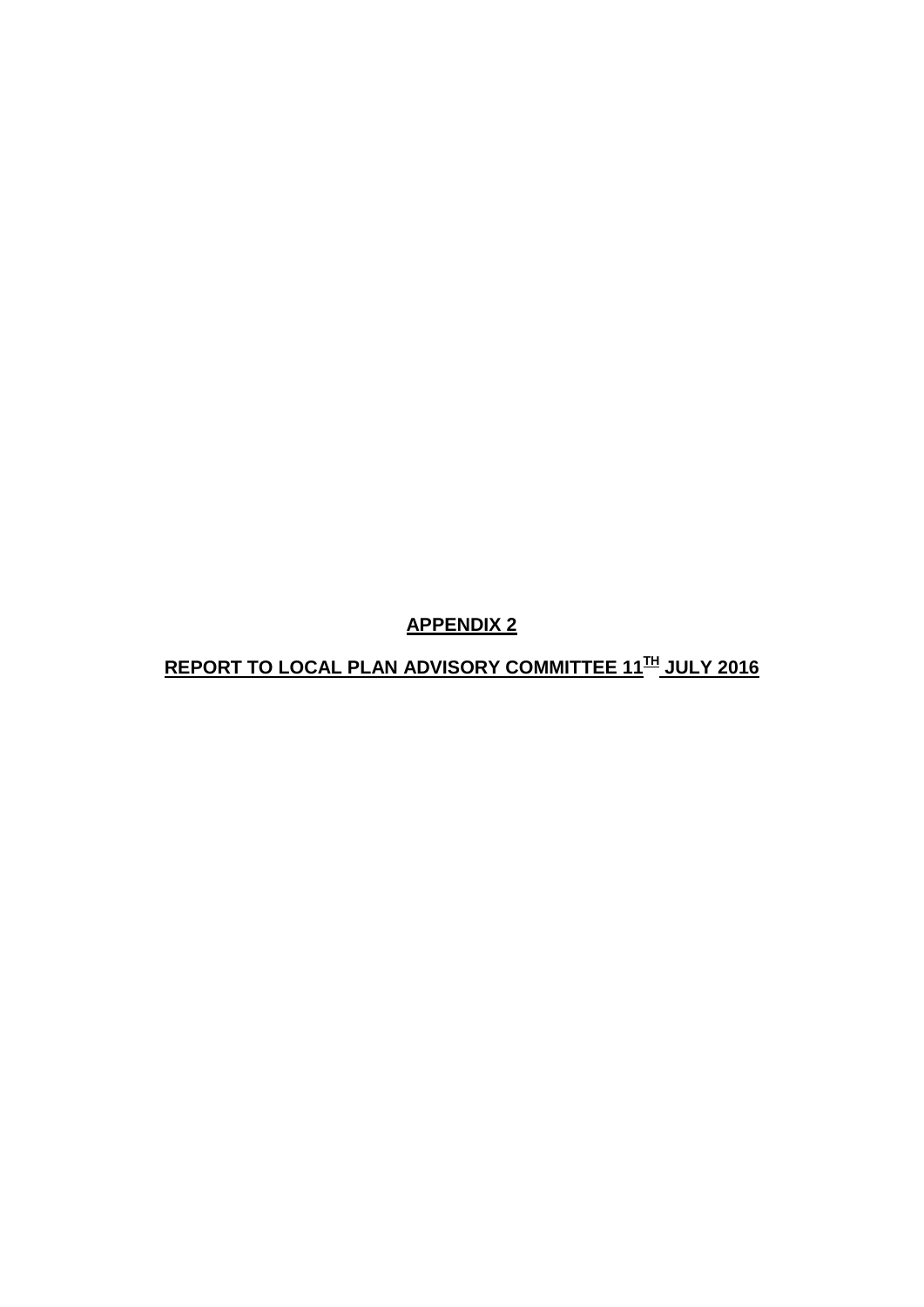LOCAL PLAN ADVISORY COMMITTEE  $11^{TH}$  JULY 2016

Report of the Corporate Director

# **DERBYSHIRE DALES LOCAL PLAN – EVIDENCE BASE UPDATE**

#### **PURPOSE OF REPORT**

The purpose of this report is to advise Members of the latest position with regards to the evidence base on Strategic Flood risk, Infrastructure and Viability, as well considerations in relation to the proposal advocated for a Garden Village and Gypsies and Travellers.

The report recommends that this updated evidence be taken into account in taking the Derbyshire Dales Local Plan forward.

#### **RECOMMENDATION**

1. That Committee note the contents of the report, and that they are taken into account in taking the Derbyshire Dales Local Plan forward.

#### **WARDS AFFECTED**

All Wards outside the Peak District National Park

#### **STRATEGIC LINK**

The Derbyshire Dales Local Plan will be a pivotal tool in the delivery of the Council's Corporate Plan and the Derbyshire Dales and High Peak Sustainable Communities Strategy

#### **1 BACKGROUND**

- 1.1 Members will recall that at meetings of this Committee held on 21<sup>st</sup> September 2015 and 28<sup>th</sup> September 2015 considering reports which set out details of the evidence base that had been prepared at that time to inform the preparation of the Derbyshire Dales Local Plan. This consisted of the Assessment of Housing and Economic Development Needs, Strategic Landscape Sensitivity, Gypsy and Traveller Accommodation Assessment, Settlement Hierarchy and Infrastructure and Viability.
- 1.2 The conclusions reached in each of these reports have been utilised in the preparation of the Derbyshire Dales Draft Local Plan. Whilst these reports have had been influential in determining the extent of the policies and proposals contained within the Derbyshire Dales Draft Local Plan, to ensure that the plan is capable of being "sound" at any future Examination in Public, it has been necessary to prepare additional evidence to ensure that the policies and proposals included within the Derbyshire Dales Local Plan are based upon robust and up to date evidence. This report therefore sets out details of the evidence base as it relates to the following: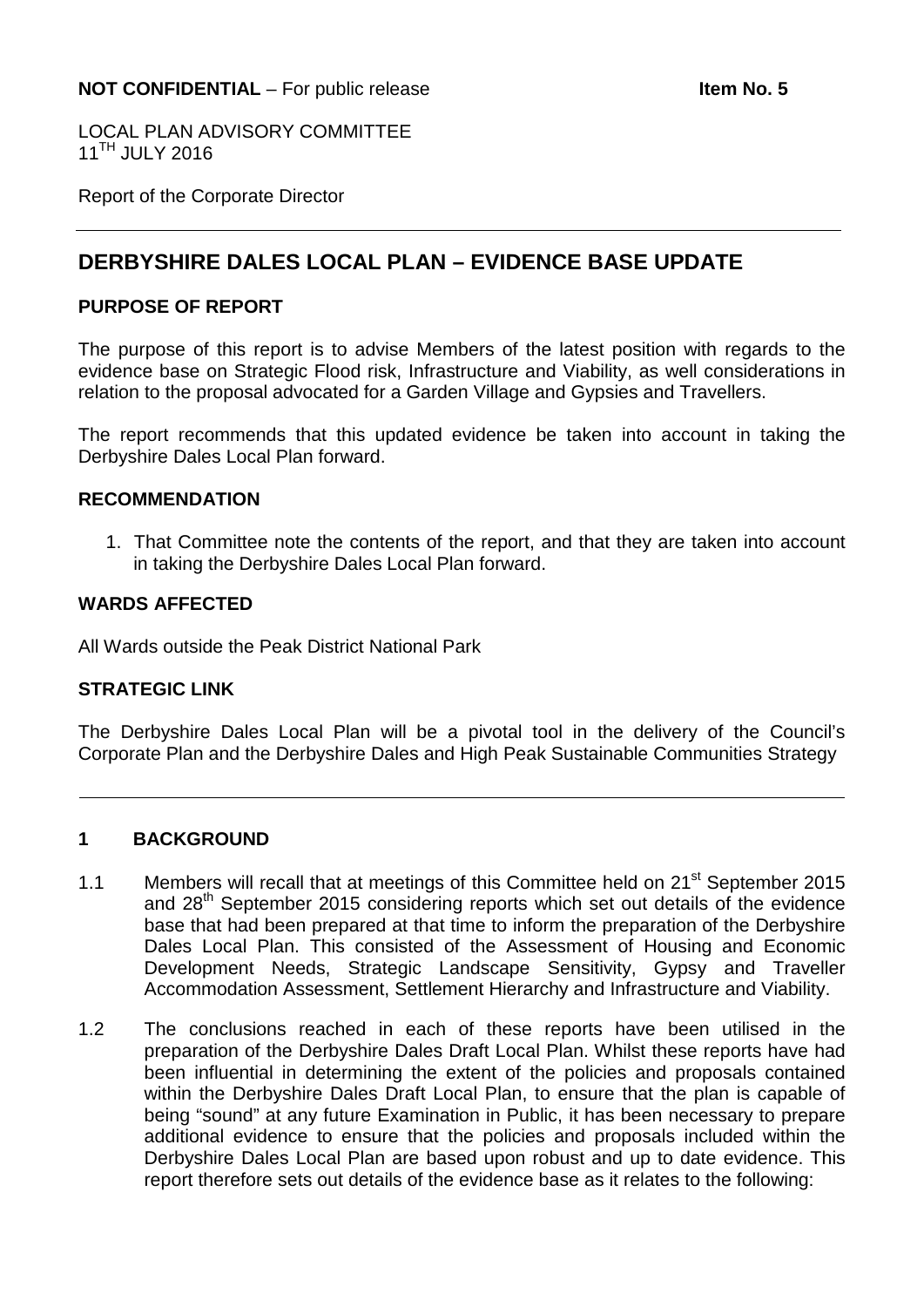- Strategic Flood Risk
- Infrastructure & Plan Viability
- 1.3 This report also seeks to provide Members with information to assist them take forward the Derbyshire Dales Local Plan in respect of the following:
	- Garden Village Proposals
	- Gypsy & Travellers

## **2 EVIDENCE BASE UPDATE REPORT**

#### Strategic Flood Risk Assessment

- 2.1 The National Planning Policy Framework (NPPF) in Paragraph 100 sets out that Local Plans should be supported by a Strategic Flood Risk Assessment and develop policies to manage flood risk from all sources, taking account of advice from the Environment Agency and other relevant flood risk management bodies, such as lead local flood authorities and internal drainage boards. It goes on that Local Plans should apply a sequential, risk-based approach to the location of development to avoid where possible flood risk to people and property and manage any residual risk, taking account of the impacts of climate change, by:
	- applying the Sequential Test:
	- if necessary, applying the Exception Test;
	- safeguarding land from development that is required for current and future flood management;
	- using opportunities offered by new development to reduce the causes and impacts of flooding; and
	- where climate change is expected to increase flood risk so that some existing development may not be sustainable in the long-term, seeking opportunities to facilitate the relocation of development, including housing, to more sustainable locations.
- 2.2 In 2009 a Level 1 Strategic Flood Risk Assessment (SFRA) for Derbyshire Dales was undertaken by Halcrow, which sought to identify those areas which could be considered to be at risk from flooding from all potential sources including fluvial and groundwater flooding. During the preparation of the withdrawn Derbyshire Dales Local Plan the Environment Agency indicated that the SFRA prepared in 2009 was out of date and did not reflect up to date data that was available in respect of flood risk.
- 2.3 To minimise the risk that the Environment Agency would object to the contents of the emerging Derbyshire Dales Local Plan on the basis that the polices and proposals included within the plan did not reflect up to date evidence in the form of an SFRA in February 2016 JBA Consulting Ltd were appointed by the District Council to undertake a Level 1 SFRA covering the whole of the District Council's jurisdiction.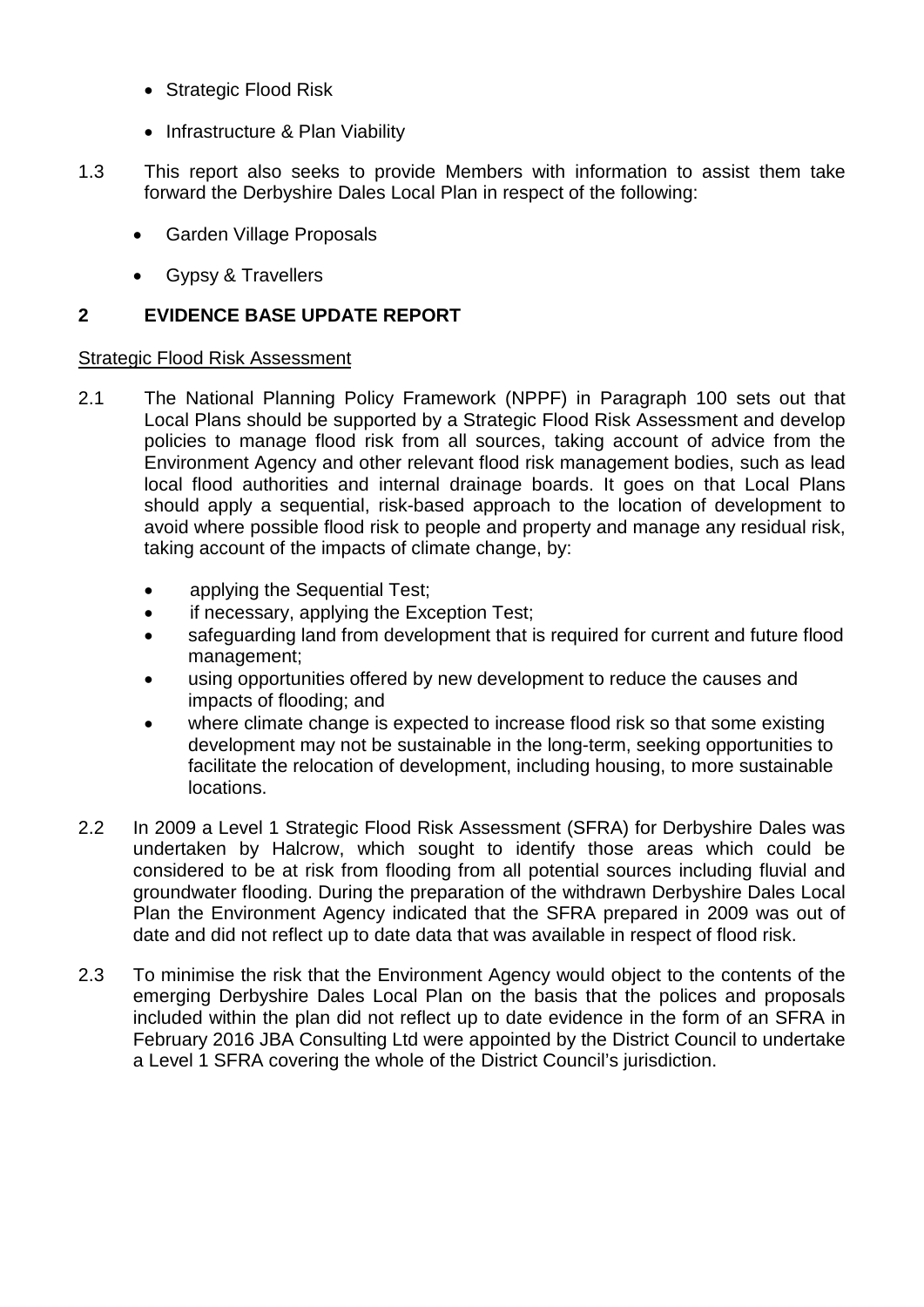- 2.4 This work has now been completed<sup>[1](#page-18-0)</sup>. The objective of the SFRA being to take into account the most recent policy and legislation in the National Planning Policy Framework:
	- To provide an update, taking into account the latest available flood risk information.
	- To investigate and identify the extent and severity of flood risk from all sources presently and in the future within the local planning authority area of Derbyshire Dales District Council.
	- To provide a comprehensive set of maps presenting flood risk from all sources that can be used as part of the evidence base for the local plan.
	- To identify any critical flood modelling and data gaps.
	- To engage with all relevant stakeholders.
	- To include explicit guidelines on how to use the SFRA and ensure it is maintained as a 'live document'.
- 2.5 The updated SFRA has considered all sources of flooding including fluvial, surface water, groundwater, sewers and reservoirs within the study area. Flooding records show the principal risk is from fluvial flood risk. Additionally, surface water, groundwater and sewer flooding are well recorded throughout the study area. Potential flood risk from canals and reservoir inundation has also been assessed. It concludes that flood history shows that Derbyshire Dales has been subject to flooding from several sources of flood risk. Flooding records show the principal risk is from fluvial flood risk, although additionally, surface water and sewer flooding feature throughout the study area.
- 2.6 The SFRA provides guidance for the application of the Sequential and Exception Tests for both the Local Plan and for detailed, site-specific Flood Risk Assessments, along with defining the sequential approach to development and flood risk.
- 2.7 It advises that when necessary, development and redevelopment should require a Flood Risk Assessment (FRA) appropriate to the scale of the development and to the scope agreed with the Lead Local Flood Authority (LLFA). FRAs must be produced to the current national and local standards and include information on all current and future flood risk. These documents should utilise the Surface Water Management Plan (SWMP), Preliminary Flood Risk Assessment (PFRA), Flood Risk Management Plan (FRMP) and SFRA for the Derbyshire Dales District as sources of information. FRAs should consider flood risk from all sources including residual risk, along with promotion of SuDS to create a conceptual drainage strategy and safe access/egress at the development in the event of a flood. Latest climate change guidance (published in February 2016) should also be taken into account, for the lifetime of developments.
- 2.8 It also provides guidance on Sustainable Drainage Systems and seeks to encourage on-site attenuation of water wherever feasible. Finally it includes up to date flood risk mapping, which identifies the extent to which areas of the District are at risk from flooding.
- 2.9 In order to satisfy the requirements of Paragraph 100 in NPPF two of the sites allocated (HC2(j) Land at Bridge Garage, Darley Bridge and HC2(m) Land to the rear

<span id="page-18-0"></span>http://www.derbyshiredales.gov.uk/images/documents/L/Local%20Plan%20evidence%20base%20docs%20July%202016/2016s3951 Derbyshire\_Dales\_District -\_Final\_Level\_1\_SFRA\_v2.0.pdf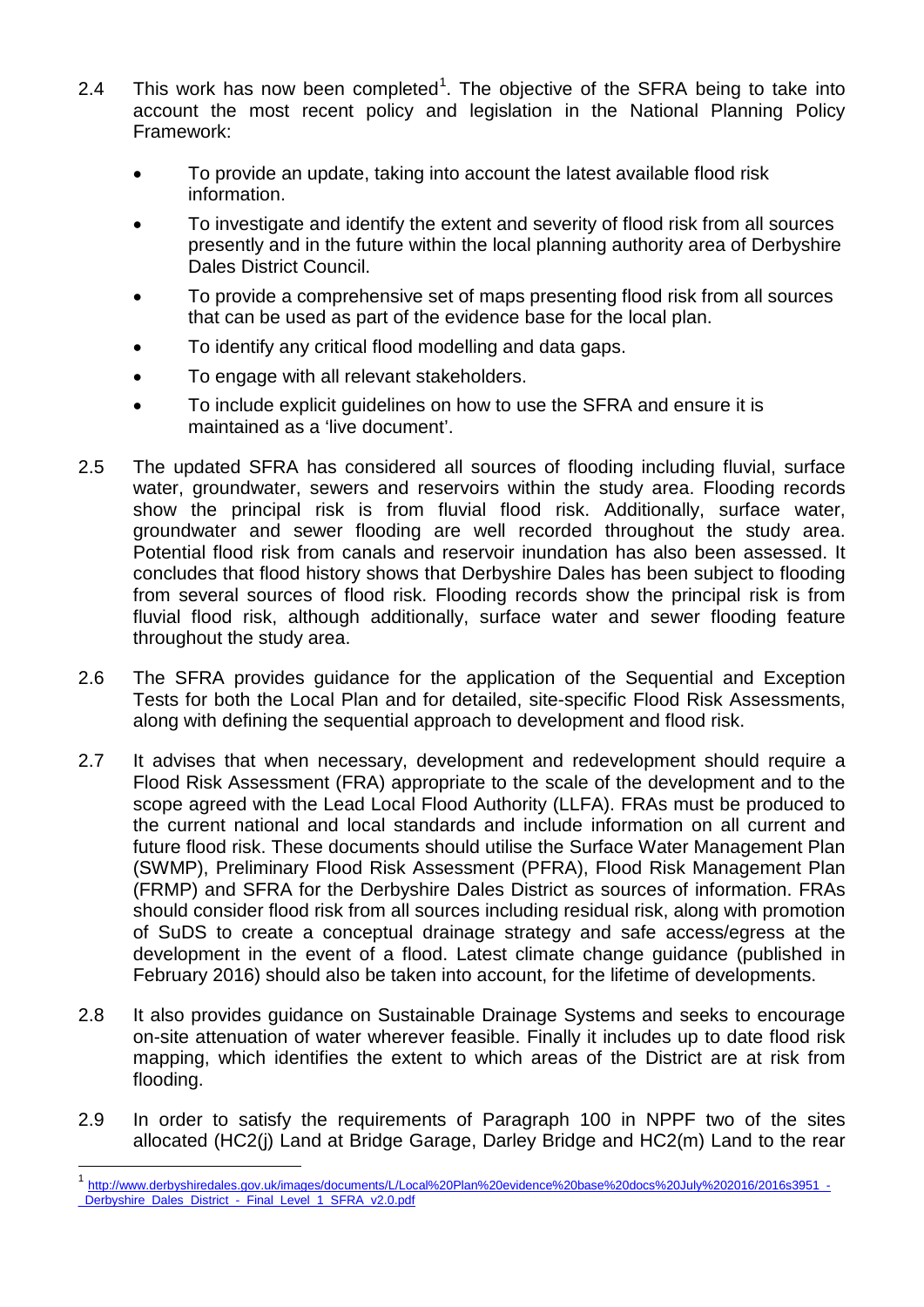of former RBS premises, Darley Dale) within the Derbyshire Dales Draft Local Plan where parts of the allocation are located within Flood Zone 3 have been subject to the Sequential Test. The aim of the Sequential Test is to steer new development to areas with the lowest probability of flooding. The NPPF advises that development should not be allocated or permitted if there are reasonably available sites appropriate for the proposed development in areas with a lower probability of flooding. This work has concluded that that site HC2(m) passes the Sequential Test, whilst site HC2(j) has fails it.

- 2.10 Paragraph 102 of the NPPF requires that where the Sequential Test cannot be met then an Exception Test has to be met. It advises that for the Exception Test to be passed both of the following requirements must be met:
	- it must be demonstrated that the development provides wider sustainability benefits to the community that outweigh flood risk, informed by a Strategic Flood Risk Assessment where one has been prepared; and
	- a site-specific flood risk assessment must demonstrate that the development will be safe for its lifetime taking account of the vulnerability of its users, without increasing flood risk elsewhere, and, where possible, will reduce flood risk overall.
- 2.11 There is clearly a sustainability benefit to bringing forward site HC2(j) as it contributes towards meeting the District Council's housing needs in a sustainable location. However to date no site specific flood risk assessment has been provided by the landowner of the site to demonstrate that development on the site will be safe for its lifetime, and does not increase flood risk elsewhere. As such further consideration is necessary as to whether this allocation within the Derbyshire Dales Draft Local Plan is continued.

#### Infrastructure and Viability

- 2.12 Members will recall that at a meeting of this Committee held on 28<sup>th</sup> September 2015 giving consideration to report on the work that had been undertaken by consultants to support the preparation of a revised Derbyshire Dales Local Plan in respect of the Infrastructure Needs and Plan Viability and the Community Infrastructure Levy (CIL). The report advised Members that in order to progress with the preparation of the Derbyshire Dales Local Plan, it was necessary to undertake an assessment of existing infrastructure in order to identify gaps in existing provision across the plan area, and to identify the infrastructure requirements necessary to support the sustainable growth of the plan area, giving careful attention to viability and costs in plan-making and decision-taking.
- 2.13 The report concluded at that time there would not appear to be any issues in terms of infrastructure requirements that would have a detrimental impact upon growth across the plan area. Furthermore the report concluded that in terms of viability, because of the nature of the housing market in Derbyshire Dales it was unlikely that there should be any undue concerns about the viability and deliverability of sites over the plan period. (Minute 167/15)
- 2.14 To ensure that the policies and proposals within the Derbyshire Dales Draft Local Plan remain capable of being delivered over the plan period consultants were appointed to undertake an update on viability and infrastructure needs.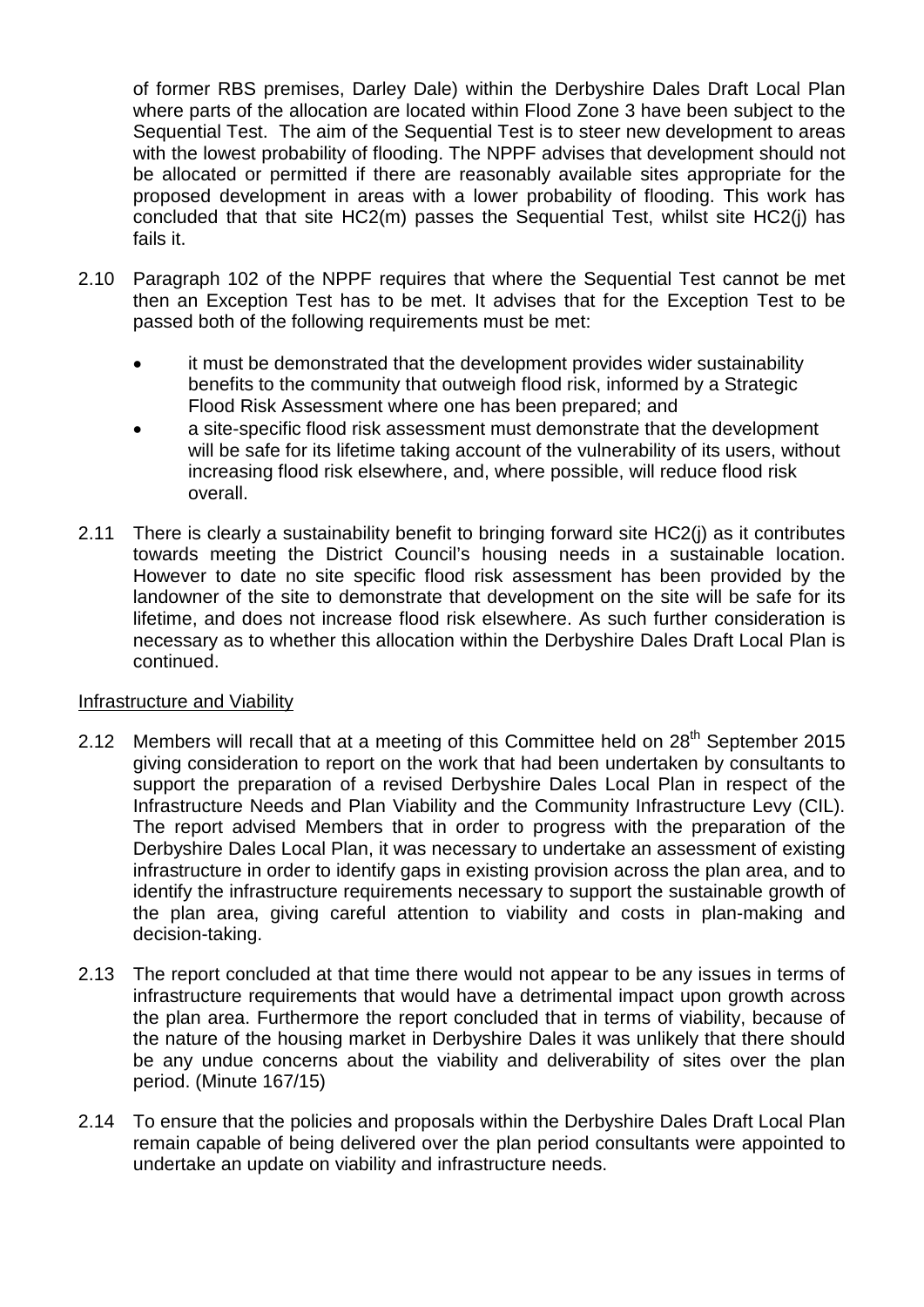- 2.15 At the time of writing this report work is on-going in respect of the viability assessment of the policies and proposals in the Derbyshire Dales Local Plan. As such an update on viability will be presented to Council on  $27<sup>th</sup>$  July 2016.
- [2](#page-20-0).15 In terms of infrastructure needs the consultant's report<sup>2</sup> considers three broad areas;
	- **Transport**
	- Utilities and Environment
	- Community Services
- 2.16 In terms of transport it highlights the impact that road noise from the surface of the A50(T) could have an adverse impact upon new development in Doveridge unless appropriate mitigation measures are put in place. It acknowledges the conclusions of the Transport Evidence Base which are considered as a separate item on the agenda of this meeting, and that Derbyshire County Council are currently preparing a bid to the Larger Major Transport Scheme Fund to explore options for an Ashbourne Bypass.
- 2.17 In terms of rail services it identifies that a passing loop on the Derwent Valley Community Railway potentially between Cromford and Whatstandwell could enable the operation of half-hourly services in the future, but to deliver this would be reliant essentially upon funding, other than from Network Rail.
- 2.18 In relation to other transport related issues it identifies that development proposals have the opportunity to fund enhancements to bus services to serve individual sites, there is generally sufficient car parking spaces across the town centres to accommodate day to day needs but there are occasions where car park capacity is reached. Any improvement to the car park management regime it considers could be funded through the LTP and/or developer contributions. The report also notes the benefits that could be achieved by the White Peak Loop along the Matlock-Bakewell corridor.
- 2.19 The impact of the policies and proposals in the Derbyshire Dales Draft Local Plan on the Utilities has been reviewed, and is based upon consultation with Western Power Distribution, National Grid and Severn Trent Water. As a result no strategic (or local) infrastructure improvements have been identified as being required at this stage for either the gas or electricity networks. The National Grid confirmed that there are no anticipated capacity issues with either the gas or electricity distribution networks in the plan area.
- 2.20 Severn Trent have advised that there are some localised capacity issues associated with the drainage network in the vicinity of some of the sites included within the Derbyshire Dales Draft Local Plan – they do not consider these to be significant constraints as any upgrades to the network in the vicinity of these sites are likely to be achieved and would be funded by the developers. Ashbourne Water Treatment Works will need to be upgraded to respond to the cumulative impact of both existing and future demand. Severn Trent Water are currently planning for the works to be expanded in a number of phases. There is room on and adjacent to the existing site for expansion subject to planning and the agreement of the Environment Agency. At

<span id="page-20-0"></span><sup>&</sup>lt;sup>2</sup> [http://www.derbyshiredales.gov.uk/images/documents/I/Derbyshire\\_Dales\\_2016\\_Update\\_Report\\_with\\_Appendix\\_Final.pdf](http://www.derbyshiredales.gov.uk/images/documents/I/Derbyshire_Dales_2016_Update_Report_with_Appendix_Final.pdf)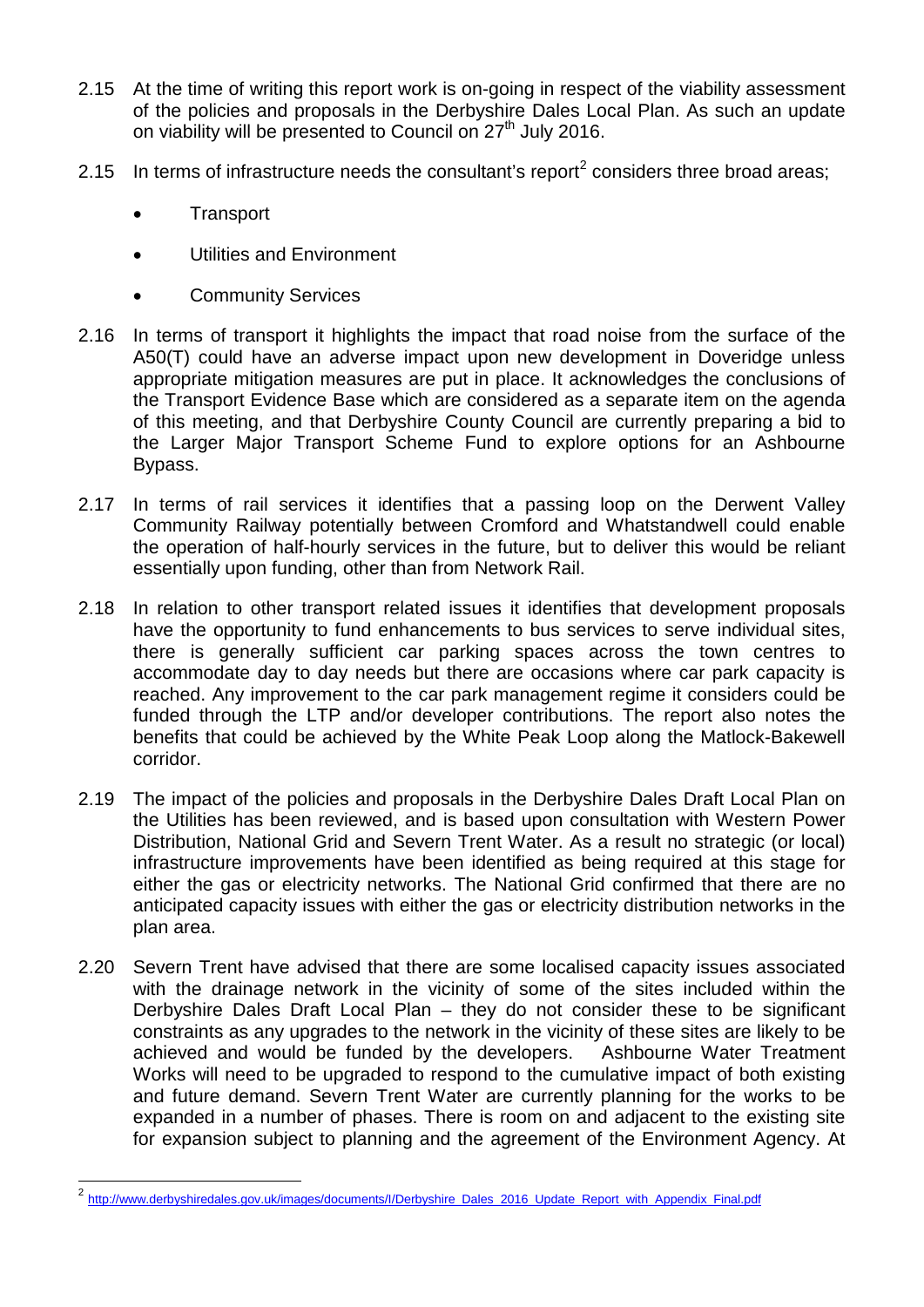other sites the report indicates that there is no clear mitigation scheme and this will need to be addressed taking into account the nature and timing of each site as they are brought forward.

- 2.21 Although telecommunication networks are not considered to be a key driver of, or barrier to, new residential development, the report acknowledges that from 31 December 2016 a number of EU directives relating to telecommunications will apply, including one that ensures that "member states will be required to ensure that newly constructed buildings and properties subject to major renovation works are equipped with a high-speed-ready in-building physical infrastructure, up to the network termination points". These will have to be taken into account in taking the Derbyshire Dales Local Plan forward.
- 2.22 In terms of Education the report sets out that Derbyshire County Council as Education Authority have a well-established and on-going approach to the assessment of education needs across the plan area. It sets out that Derbyshire County will continue to seek financial contributions from developers to enable the provision of primary and secondary school places.
- 2.23 Derbyshire County Council in their response to the consultation on the Derbyshire Dales Draft Local Plan set out the following detailed comments in respect of education requirements:

*"In Ashbourne, housing development within the normal area of Hill Top Infant and Nursery School and Parkside Community Junior School will probably trigger the need to provide additional places at both schools, secured either via Section 106 planning obligations or CIL. DCC has already responded to planning applications for residential development at a number of the proposed site allocations requesting contributions towards the provision of primary school places at these schools.* 

*In Doveridge, it is likely that current planning applications will utilise the available surplus and projected surplus capacity at the primary school. In future, any further residential development will likely result in a requirement for the provision of additional primary school places, to be funded by developers.* 

In Hulland Ward, any further development will result in a requirement for additional *primary school places at Hulland Primary School.* 

*In Brailsford, construction of a new primary school will provide accommodation for new primary school pupils from development already benefitting from planning permission. Any further development in this area may result in a need for additional places at Brailsford Primary School or contributions towards additional provision at the new school site.* 

*QEGS is projected to have a small amount of surplus capacity and could accommodate some additional secondary pupils from a small level of housing development. However, significant housing growth within the normal area of QEGS would see the small amount of projected surplus capacity taken up. There would*  be a need for developer contributions (secured either via Section 106 planning *obligations or CIL) to provide additional secondary places in order to mitigate the cumulative impact of housing development in the QEGS normal area.*

*The primary schools serving the Darley Dale planning area are all at capacity or over-subscribed currently, and projections are showing rising pupil numbers for all but one primary school in this area. Therefore, any residential development in this area will result in a need for the provision of additional primary places, to be funded either via Section 106 planning obligations or CIL.*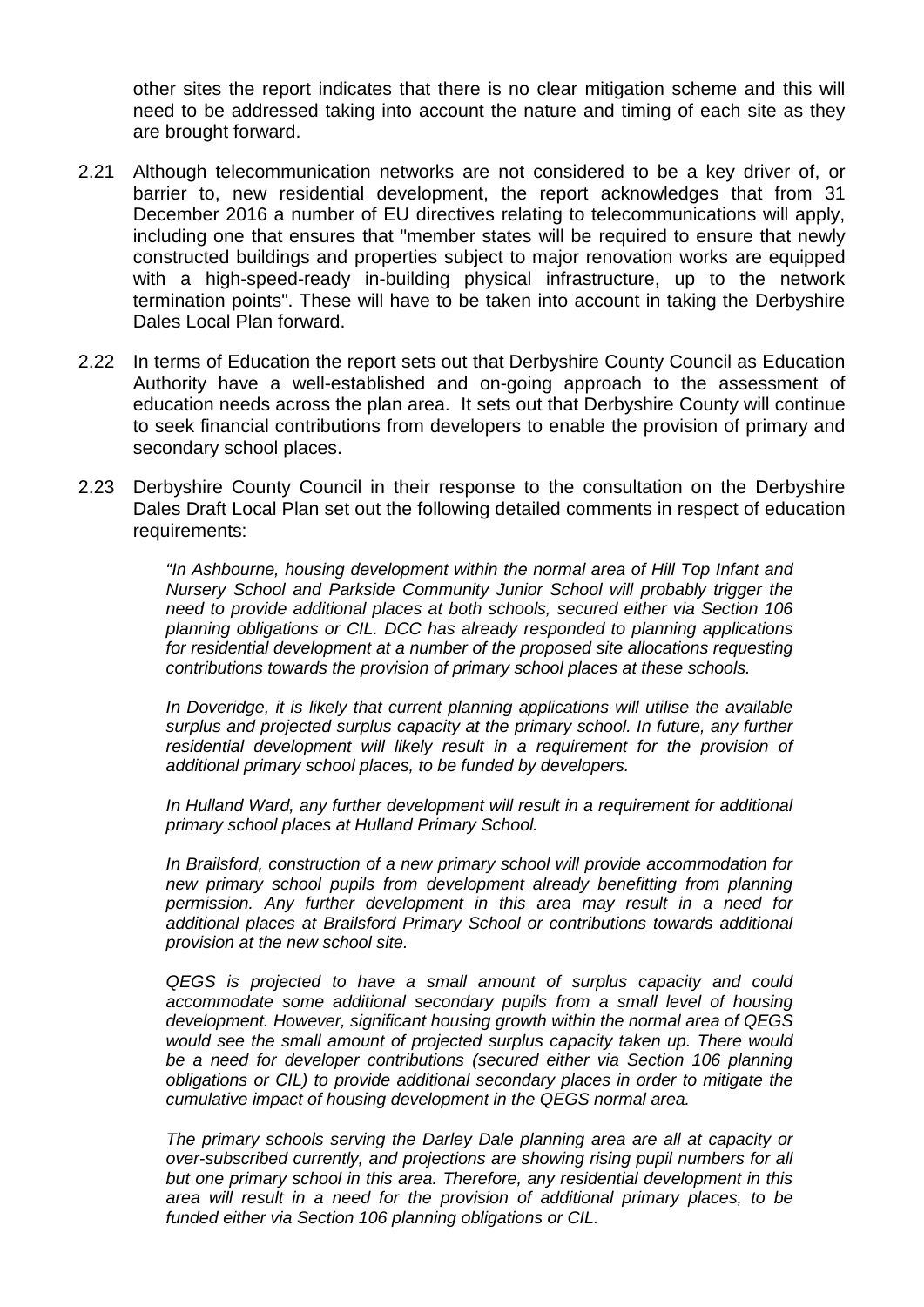In Matlock, further housing development would result in the need for provision of *additional primary school places at All Saints Infant School, All Saints Junior School and Castle View Primary School. However, the site of All Saints Infant School is limited in its potential for expansion. Therefore, there may be a requirement for an alternative site for the provision of either an infant school or primary school for Matlock.* 

*In Tansley, housing development would result in the need for provision of additional primary school places which could be delivered subject to funding from developers via Section 106 planning obligations or CIL.* 

*Highfields School is the normal area school for secondary provision in Matlock, Darley Dale and Tansley and is projected to have sufficient surplus capacity to accommodate additional secondary pupils from future housing development in these areas.*

*In Wirksworth, additional primary school places would be required to accommodate additional pupils from housing development. However, neither infant school site can be expanded, although there is some space at the junior school. It is not clear how additional infant places could be provided. DCC would look to negotiate a site for a primary school in the Wirksworth area.* 

*In Middleton, housing development would result in the need for provision of additional primary school places at Middleton Community Primary School which could be delivered, subject to funding from developers via Section 106 planning obligations or CIL.*

*Anthony Gell School is the designated normal area school for secondary provision and is projected to have sufficient surplus capacity to accommodate additional secondary pupils from future housing development in its normal area.*

- 2.24 In respect of healthcare the report advises that the need for additional health facilities will depend on the amount and type of housing being developed, and whether there will be significant elderly or young populations. This will determine the required makeup of the clinical workforce and may, for example, highlight the need for practice nurse, dental, ophthalmic and pharmacy support. It advises that all the Clinical Commissioning Groups (CCG) that cover Derbyshire Dales are in the process of producing Strategic Estate Strategies which are due to be published in Summer 2016, and will set out the need for future facilities. However it notes that without large developments triggering capital works (e.g. new health centres) any enhanced services are likely to rely on 'revenue' funding (e.g. to cover additional staff or rental costs), which developer contributions are unlikely to be able to provide for.
- 2.25 Whilst the report sets out an overview of the position with regards to the need for healthcare provision in the future, direct discussions have been held with representatives of all three CCGs that cover the plan area. As part of these discussions the CCGs have been asked three specific questions :
	- 1. Is existing health care provision adequate to serve the existing and future needs of the area ?
	- 2. Is there an need to improve health care provision in the Derbyshire Dales ?
	- 3. If there is a need to improve health care provision, what assistance is required from the Local Planning Authority.?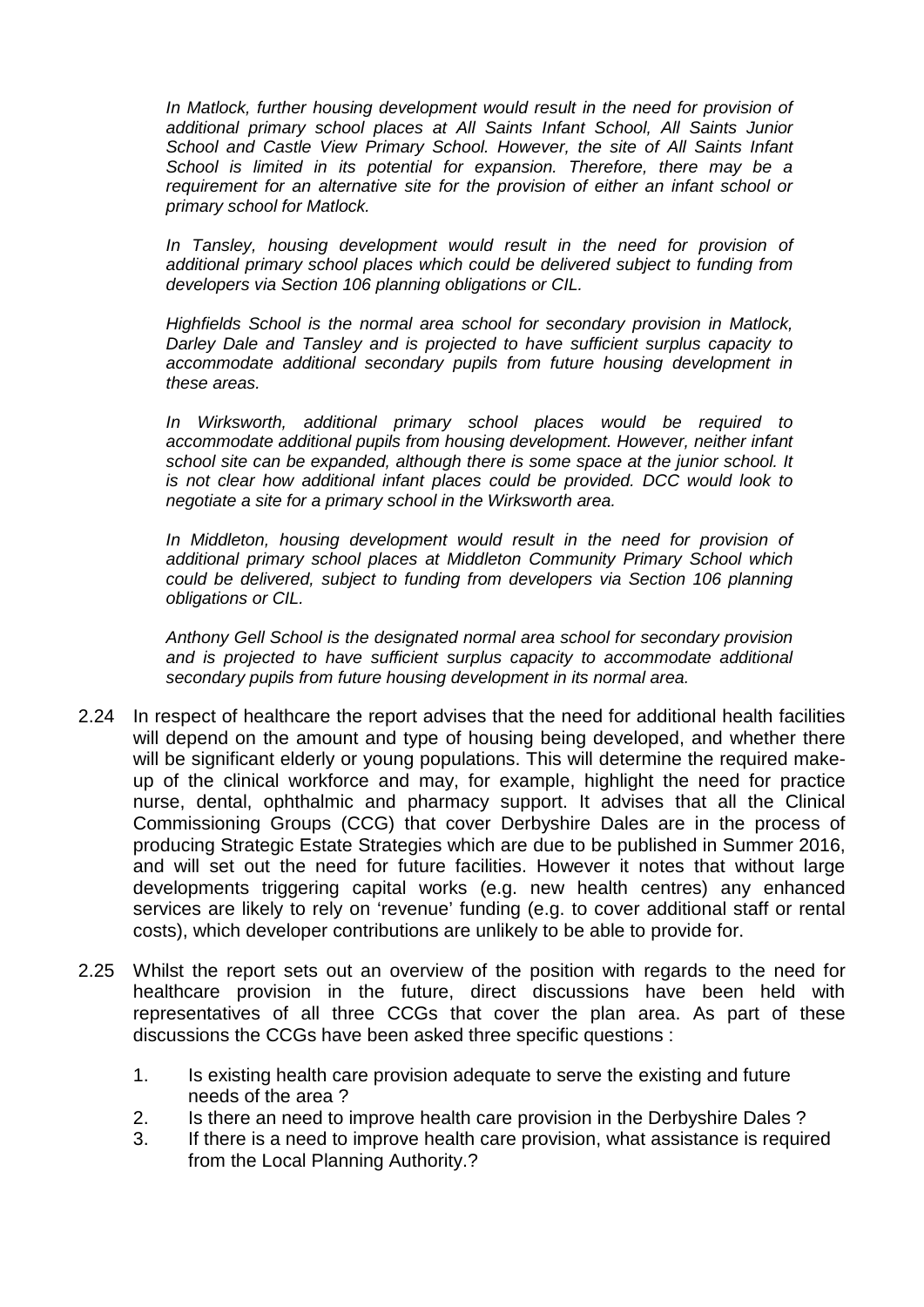- 2.26 Each of the CCG's have been provided with details of the scale and location of proposed residential developments and they have predicted the impact upon existing facilities. However, each of them has informed me that it is no longer policy and practice to simply build more GP surgeries or employ more GP's. The approach that is being taken to deal with increasing demands is far broader and includes the following:
	- a) Utilisation of technology to facilitate GP service transformation as a means of improving capacity in the health care system as opposed to increasing the number of GP services.
	- b) Initiatives in the community which avoid the need for people to call on GP services are increasingly seen as a more effective means of improving the health and well- being of people.
	- c) Encouraging GP practices to work more collaboratively with each other in order to improve overall capacity within the health care system.
	- d) There is a move nationally and regionally to encourage GP practices to operate more flexibly by extending opening hours and moving to 7 day working.
- 2.27 As a result of these discussion the position in regard to health care facilities across the Derbyshire Dales is as follows:
	- *NHS Southern Derbyshire Clinical Commissioning Group At the present time, taking into account the scale of development proposed in the emerging Derbyshire Dales Local Plan, the CCG does not envisage the need to invest in any new build GP practices and that the four practices that currently serve the Southern Derbyshire Dales are adequate to meet future needs. However, there may be a need to improve capacity at the existing practice serving Hulland Ward and assistance has been provided District Council in this regard through s.106 contributions from permitted developments.*
	- *North Derbyshire Clinical Commissioning Group At the present time, all 3 General Practice surgeries that serve the northern Derbyshire Dales are beyond their optimum patient levels. As a consequence of the scale of new residential development proposed in the emerging Derbyshire Dales Local Plan, there is likely to be a need to consider the existing arrangements in further detail. However, the solution to this lies with the existing GP practices who need to work collaboratively together. The District Council has requested the CCG to provide details of their requirements and we will use the planning process to secure resources to assist.*
	- *East Staffordshire Clinical Commissioning Group In response to development pressures in East Staffordshire, there is a need to increase capacity for health care provision across the CCG area. Proposed developments envisaged in Doveridge will place increased pressure on the existing Dove River Practice (Sudbury) and options for the potential expansion and/or relocation of the Dove River (Sudbury) Practice need to be explored with the Practice Partners in order to accommodate an expected increase in patient numbers over the plan period. Again, the District Council has offered to use the planning process to secure resources to assist.*
- 2.28 The three main emergency services, Police, Fire and Rescue and Ambulance, are responsive organisations with a duty to serve the population within their area, and so the deployment of resources is based on response times to serve this population. These services are not considered to be a significant driver or barrier to growth, as they will deploy resources to serve the scale and location of new development.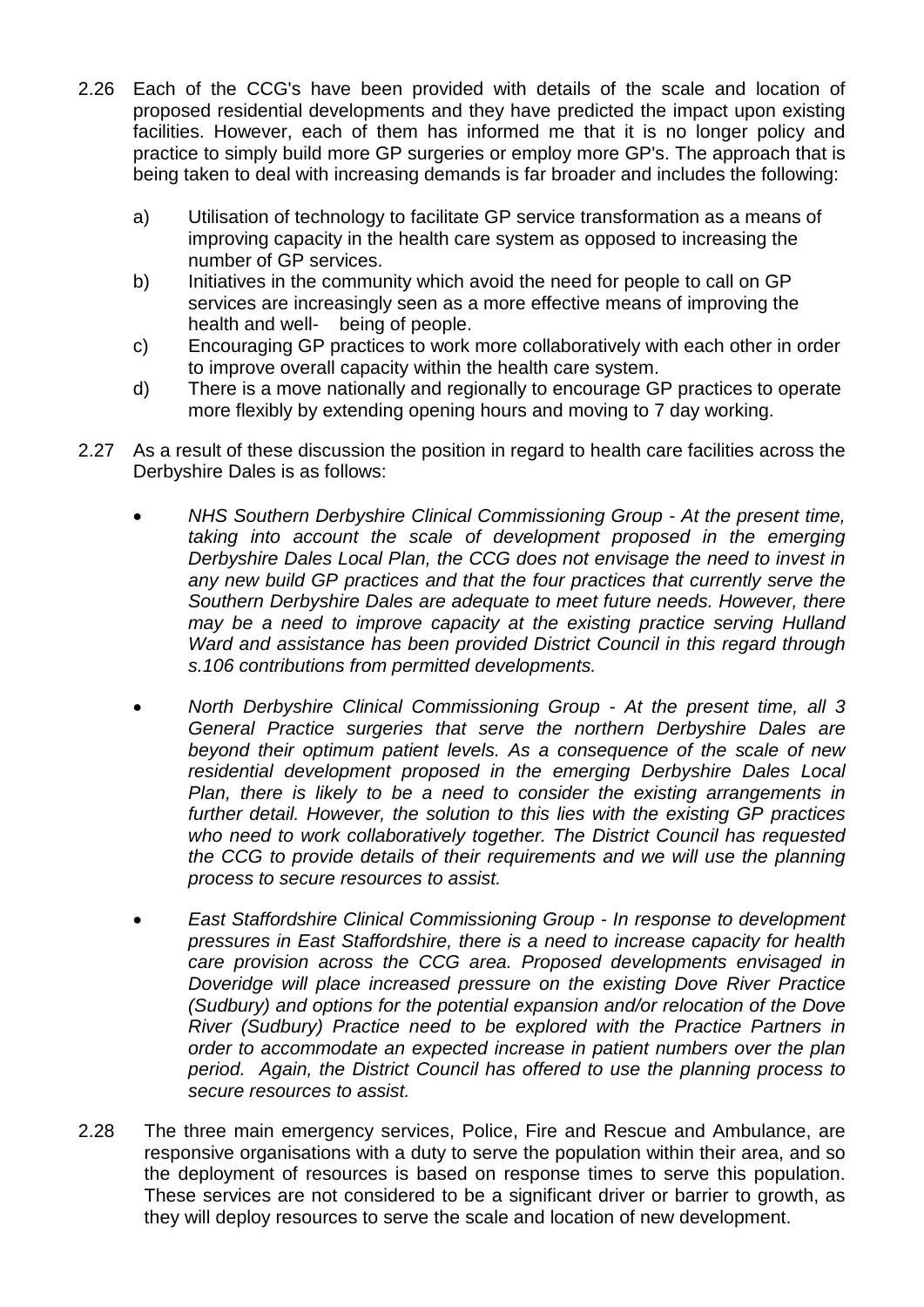- 2.29 The provision of community facilities such as libraries and sports facilities is changing and likely to remain under pressure with future funding settlements for the District Council. Although not a significant influence on growth, such facilities are essential to enhance the quality of life for new residents and the existing population, but funding will be needed outside the Local Plan process. The report notes that the District Council is in the process of appointing consultants to undertake a study of Built Sports Facilities, Playing Pitch and Open Spaces – the outcome of which will need to be taken forward into the Derbyshire Dales Local Plan prior to submission to the Secretary of State.
- 2.30 Notwithstanding the traffic and transport issues considered elsewhere on the agenda of this meeting, taking all the above factors into account it is considered that there still remains no significant barriers from an infrastructure perspective that could be considered to be an impediment to the delivery of the Derbyshire Dales Local Plan over the plan period.

#### Other Matters – Proposed Garden Village

- 2.30 As Members will be aware the District Council has received a suggestion from Darley Dale Town Council (and now supported by Matlock Town Council) for the allocation of land for a new village within the proposals in the Derbyshire Dales Local Plan.
- 2.31 The emphasis in the NPPF is that Local Plans should only include proposals if they have a reasonable prospect of being implemented over the plan period. Whilst there are potential advantages of such a proposal, given the advice in the NPPF proposals that are not likely to be brought forward and implemented over the plan period should not therefore be included within the plan. As such it is necessary to consider the likelihood of a proposal for a Garden Village being brought forward and implemented over the plan period.
- 2.32 The Corporate Director and Policy Manager have met with representatives of Darley Dale Town Council to discuss their proposals for a Garden Village. As a result of this meeting the Corporate Director and Policy Manger contacted a developer at the suggestion of Darley Dale Town Council to seek their views about the extent to which there was likely to be market demand for such a proposal. The advice being given is that there is unlikely to be market demand for such a proposition.
- 2.33 Although a number of possible locations and sites were suggested by Darley Dale Town Council none of the sites or locations identified were either available or of sufficient size to enable such a proposition to come forward through the Local Plan process. Nor as Members will be aware have any sites of a sufficient size come forward through the call for sites process which could be justified as being suitable as an allocation as a stand-alone new village proposal in the Local Plan.
- 2.34 In the absence of any available sites from willing landowners it would be wholly inappropriate to allocate land for such a provision within the Derbyshire Dales Local Plan as it could potentially jeopardise the soundness of the whole Local Plan.
- 2.35 It was suggested by Darley Dale Town Council that the preparation of the Derbyshire Dales Local Plan should be paused in order to give further consideration to this proposal. Advice sought from the Department for Communities and Local Government is that in terms of preparing the Derbyshire Dales Local Plan this should not be unduly delayed in order to give any significant additional consideration to the suitability of a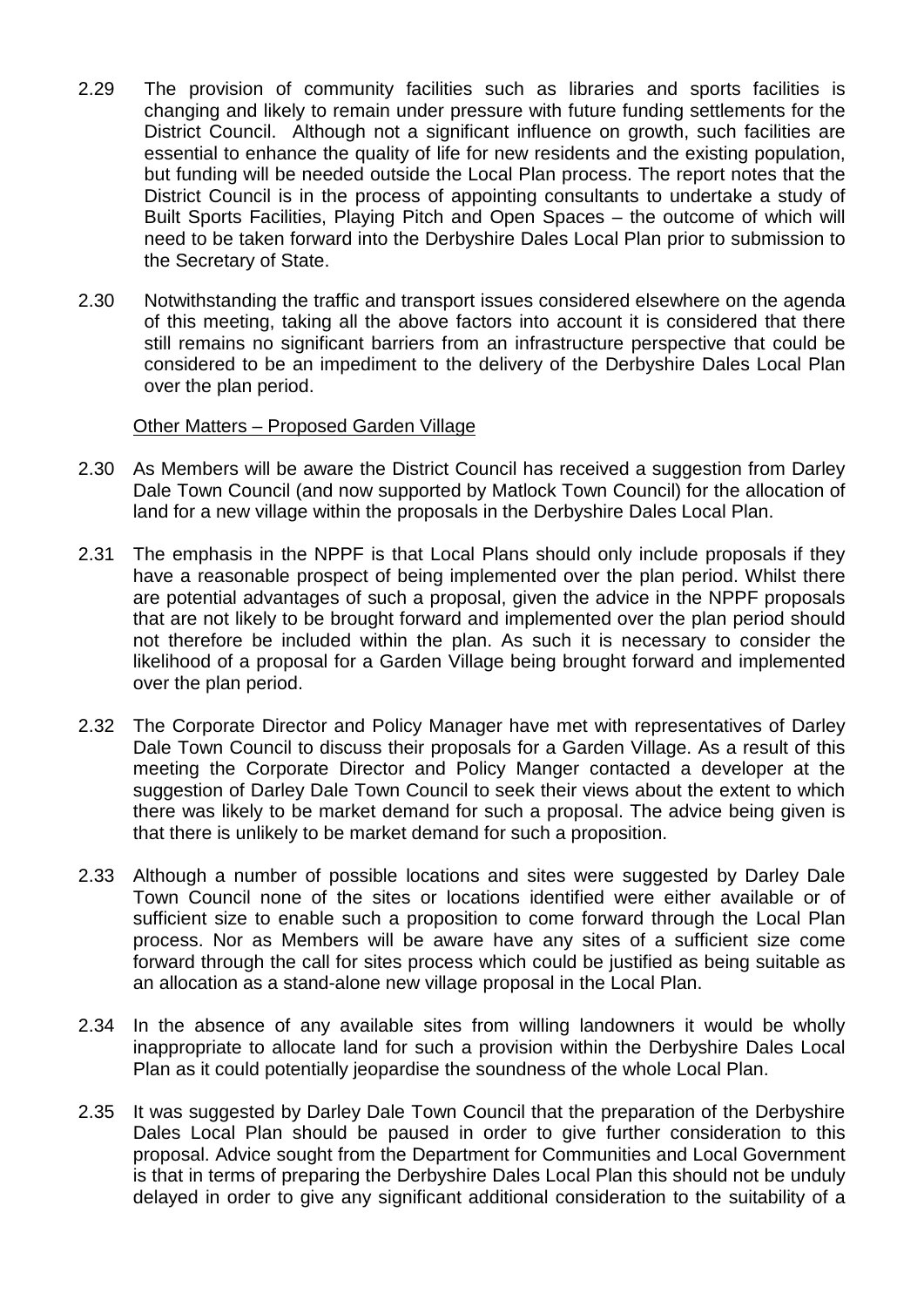including a site(s) for a new village proposal within the Derbyshire Dales Local Plan. A copy of the response from the Department for Communities and Local Government is set out in Appendix 1 to this report.

2.36 In such circumstances it is considered that it is not necessary to consider this matter further as part of the preparation of the Derbyshire Dales Local Plan.

#### Other Matters – Gypsies and Travellers

- 2.37 As Members will be aware the Gypsy and Traveller Accommodation Assessment indicated that 9 pitches were required to meet the needs of the Gypsy and Traveller Community in Derbyshire Dales over the plan period, and that Policy HC6 set out proposals to allocate land at Watery Lane, Ashbourne as a site for Gypsies and Travellers provided that a need remains for such uses within the plan area.
- 2.38 A number of representation were received during the consultation on the Derbyshire Dales Draft Local Plan which suggested that Policy HC6 did not satisfy the requirements of the Government's Planning Policy for Travellers Sites.
- 2.39 A review of the requirements set out in the Government's Planning Policy for Travellers Sites has been undertaken, and an assessment undertaken as to the extent to which the policy in the Derbyshire Dales Draft Local Plan complies with national policy.
- 2.40 This indicates that an assessment should be undertaken to determine the extent to which there is a need for sites to meet the needs of the Gypsy and Traveller Community and in producing Local Plans:

a) identify and update annually, a supply of specific deliverable sites sufficient to provide 5 years' worth of sites against their locally set targets b) identify a supply of specific, developable sites, or broad locations for growth, for years 6 to 10 and, where possible, for years 11-15

- 2.41 The GTAA breaks the requirement down of 9 pitches for Derbyshire Dales such that 6 pitches are required to be provided within the first five years and the 1 pitch every five years thereafter.
- 2.42 Consequently in order to comply with the requirements of the Planning Policy for Travellers Sites the Derbyshire Dales Local Plan should as a minimum make provision for 6 pitches over the first five years of the plan period as well as identify the approach to addressing the needs beyond the first five years of the plan.
- 2.43 It is therefore considered that in taking the Derbyshire Dales Local Plan forward revisions to Policy HC6 should be made to ensure compliance with the Planning Policy for Travellers Sites.

#### **3 RISK ASSESSMENT**

#### 3.1 **Legal**

Section 38(6) of the Planning and Compulsory Purchase Act 2004 and section 70(2) of the Town and Country Planning Act 1990.requires that applications for planning permission must be determined in accordance with the development plan unless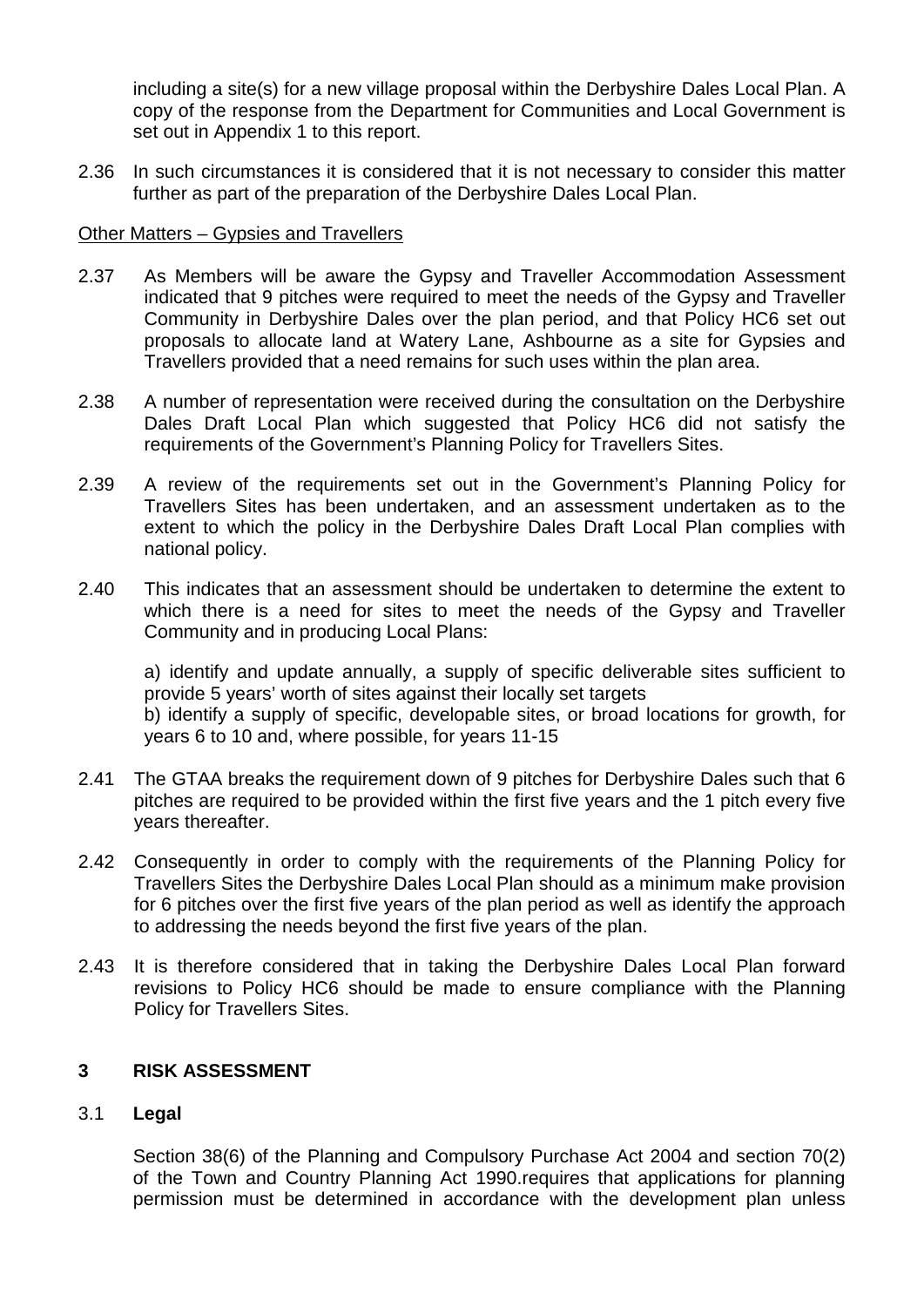material considerations indicate otherwise. Not having an up to date Local Plan in place which provides adequate land for housing places the District Council at risk to residential development being brought forward on appeal rather than on a plan-led basis. The legal risk is therefore low.

#### 3.2 **Financial**

The financial risk is assessed as low.

#### .3.3 **Corporate Risk**

The Derbyshire Dales Local Plan will be a pivotal tool in the delivery of the Council's Corporate Plan. In order to fulfil this role it is necessary to ensure that robust evidence-based and "sound" documents are prepared. Failure to do so will undermine the ability of the District Council to achieve its key aims and objectives. The Corporate Risk associated with the preparation of the Local Plan has been identified as High Risk.

#### **4 OTHER CONSIDERATIONS**

In preparing this report, the relevance of the following factors has also been considered: prevention of crime and disorder, equalities, environmental, climate change, health, human rights, personnel and property.

#### **5 CONTACT INFORMATION**

Mike Hase, Planning Policy Manager Tel: 01629 761251 E-mail: [mike.hase@derbyshiredales.gov.uk](mailto:mike.hase@derbyshiredales.gov.uk)

#### **6 BACKGROUND PAPERS**

| <b>Description</b>                        | <b>Date</b>      | <b>File</b> |
|-------------------------------------------|------------------|-------------|
| Reports to Local Plan Advisory Committee  | July<br>2015     | to G/5/P1   |
|                                           | February 2016    |             |
| <b>Report to Council</b>                  | October 2015     | G/5/P1      |
| <b>National Planning Policy Framework</b> |                  | G/5/P1      |
| <b>SFRA</b>                               | <b>June 2016</b> | G/5/P1      |
| Infrastructure Report                     | <b>June 2016</b> | G/5/P1      |
|                                           |                  |             |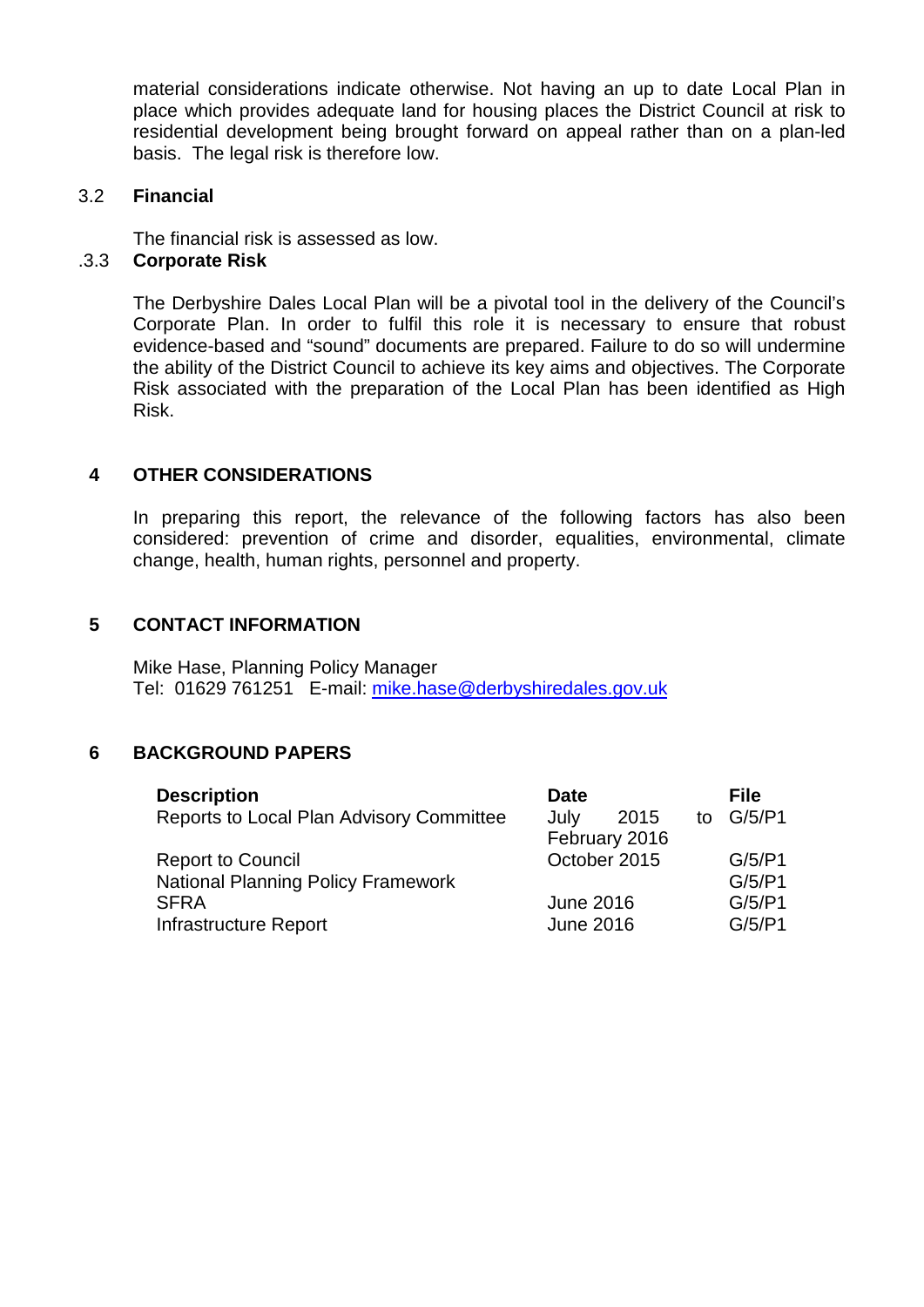**APPENDIX 1**

**LETTER FROM** 

**DEPARTMENT FOR COMMUNITIES AND LOCAL GOVERNMENT**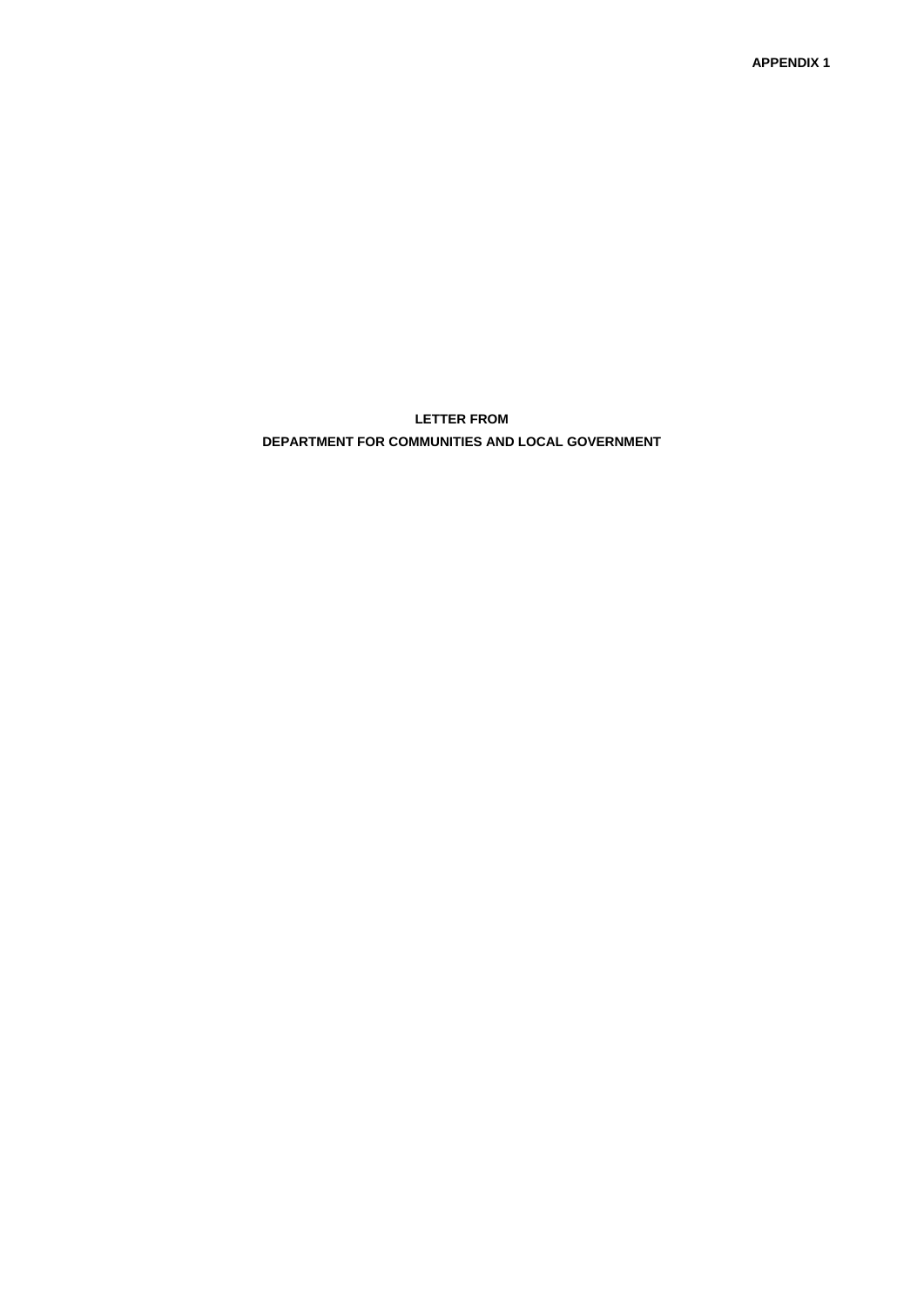

# Department for<br>Communities and ocal Government

Mr P Wilson **Corporate Director Derbyshire Dales District Council Town Hall Matlock** Derbyshire DE4 3NN

17 JUN 2816

**Please** Sarah Hunt ask for: 0303 44 48081 Tel: Email: Sarah.hunt@communities.gsi.gov.uk

Date:

15 June 2016

Dear Mr Wilson

## **LOCALLY LED GARDEN VILLAGES**

Thank you for your letter dated 24 May regarding locally led garden villages.

As you are aware, the Government wants to see up-to-date local plans in place as soon as possible. I am encouraged that your authority is working towards the submission of its local plan and I would encourage you to progress this plan to adoption at the earliest opportunity.

I would suggest that the proposition of a garden village as a way of meeting the Council's Objectively Assessed Housing Need is properly considered through an early review, or partial review of the local plan, especially given that any such proposal appears to be in its infancy. I am happy to meet with your authority to discuss this further.

We have made clear our expectation that all local authorities should have an up-todate local plan in place. Local plans are the primary basis for identifying what development is needed in an area and deciding where it should go and are therefore vital for giving communities the certainty they deserve for how local housing needs will be met. We have set out that where no local plan has been produced by early 2017, we may intervene and arrange for a plan to be written in consultation with local people, where it would accelerate production of a local plan. In March 2016, we consulted on the criteria to inform intervention decisions and this included a question on whether we should take exceptional circumstances into account in these decisions. We are currently analysing the responses and will be making a response shortly.

Department for Communities and Local Government<br>Fry Building -  $3^{\text{rd}}$  Floor 2 Marsham Street London SW1P4DF

Tel: 0303 44 48081 Email: localplans@communities.gsi.gov.uk